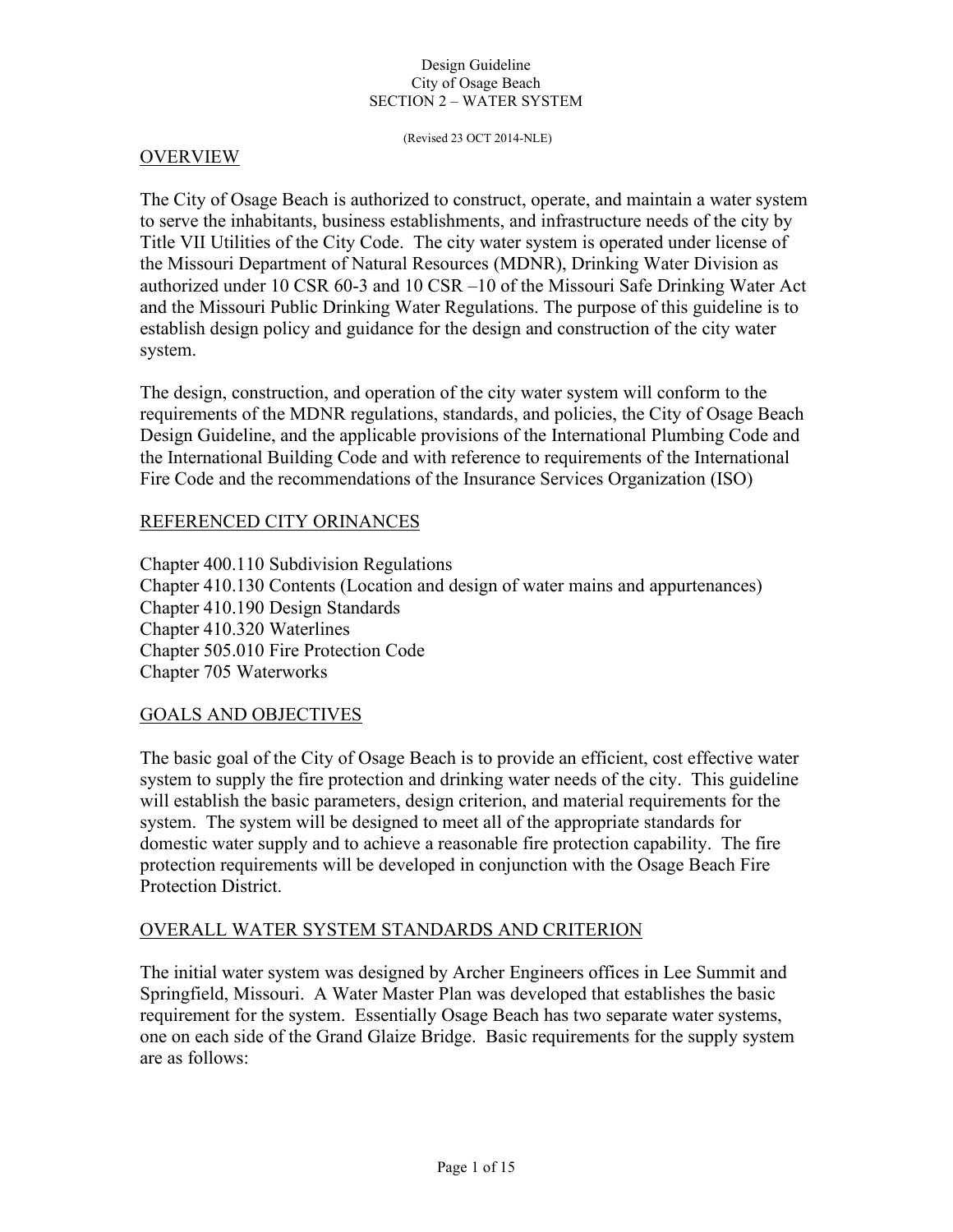# EAST SIDE SYSTEM

|                                                                                               | 1999                          | 2019                            | Ultimate                          |  |
|-----------------------------------------------------------------------------------------------|-------------------------------|---------------------------------|-----------------------------------|--|
| Average Daily Demand, gpd<br>Fire Fighting Demand, gpd<br>Required Storage, gpd               | 433,000<br>240,000<br>673,000 | 845,000<br>240,000<br>1,085,000 | 1,015,000<br>240,000<br>1,291,000 |  |
| Available Storage:<br>Columbia College, gpd<br>Parkview Bay, gpd<br>Bluff Tower, gpd (Future) | 500,000<br>150,000            | 800,000                         | 1,300,000                         |  |
| Required Water Supply, gpm<br>Water Supply Available:                                         | 451                           | 880                             | 1,094                             |  |
| Columbia College No. 1, gpm                                                                   | 250                           | 250                             | 250                               |  |
| Columbia College No. 2, gpm                                                                   | 550                           | 550                             | 550                               |  |
| Passover Well No. 1, gpm                                                                      | $260*$                        | $260*$                          | $260*$                            |  |
| Bluff No 1, gpm (Future)                                                                      |                               | 500                             | 500                               |  |
| Bluff No. 2, gpm (Future)                                                                     |                               |                                 | 500                               |  |
| Total Available, gpm<br>*limited Service Area                                                 | 800                           | 1,300                           | 1,800                             |  |
|                                                                                               | <b>WESTSIDE SYSTEM</b>        |                                 |                                   |  |
|                                                                                               | 1999                          | 2019                            | Ultimate                          |  |
| Average Daily Demand, gpd                                                                     | 992,000                       | 1,563,000                       | 1,840,000                         |  |
| Fire Fighting Demand, gpd                                                                     | 240,000                       | 240,000                         | 240,000                           |  |
| Required Storage, gpd                                                                         | 1,232,000                     | 1,803,000                       | 2,089,000                         |  |
| Available Storage:                                                                            |                               |                                 |                                   |  |
| Woodland Tower, gpd                                                                           | $(150,000)*$                  | $\overline{0}$                  | $\theta$                          |  |
| Swiss Village Tower, gpd 1,500,000                                                            |                               | 1,500,000                       | 1,500,000                         |  |
| Future, gpd                                                                                   |                               | 800,000                         | 800,000                           |  |
| <b>Total Available</b>                                                                        | 1,500,000                     | 2,300,000                       | 2,300,000                         |  |
| *Out of service – remove from service                                                         |                               |                                 |                                   |  |

| Water Supply Available:           |        |       |          |
|-----------------------------------|--------|-------|----------|
| Swiss Village Well No. 1, gpm 550 |        | 550   | 550      |
| Swiss Village Well No. 2, gpm 550 |        | 550   | 550      |
| Woodland Cove Well, gpm           | $OTS*$ |       | $\Omega$ |
| Future Wells, gpm                 |        | 1,000 | 1,000    |
| Total Available, gpm              | 1,100  | 2,100 | 2,100    |
| $*OTS = Out of Service$           |        |       |          |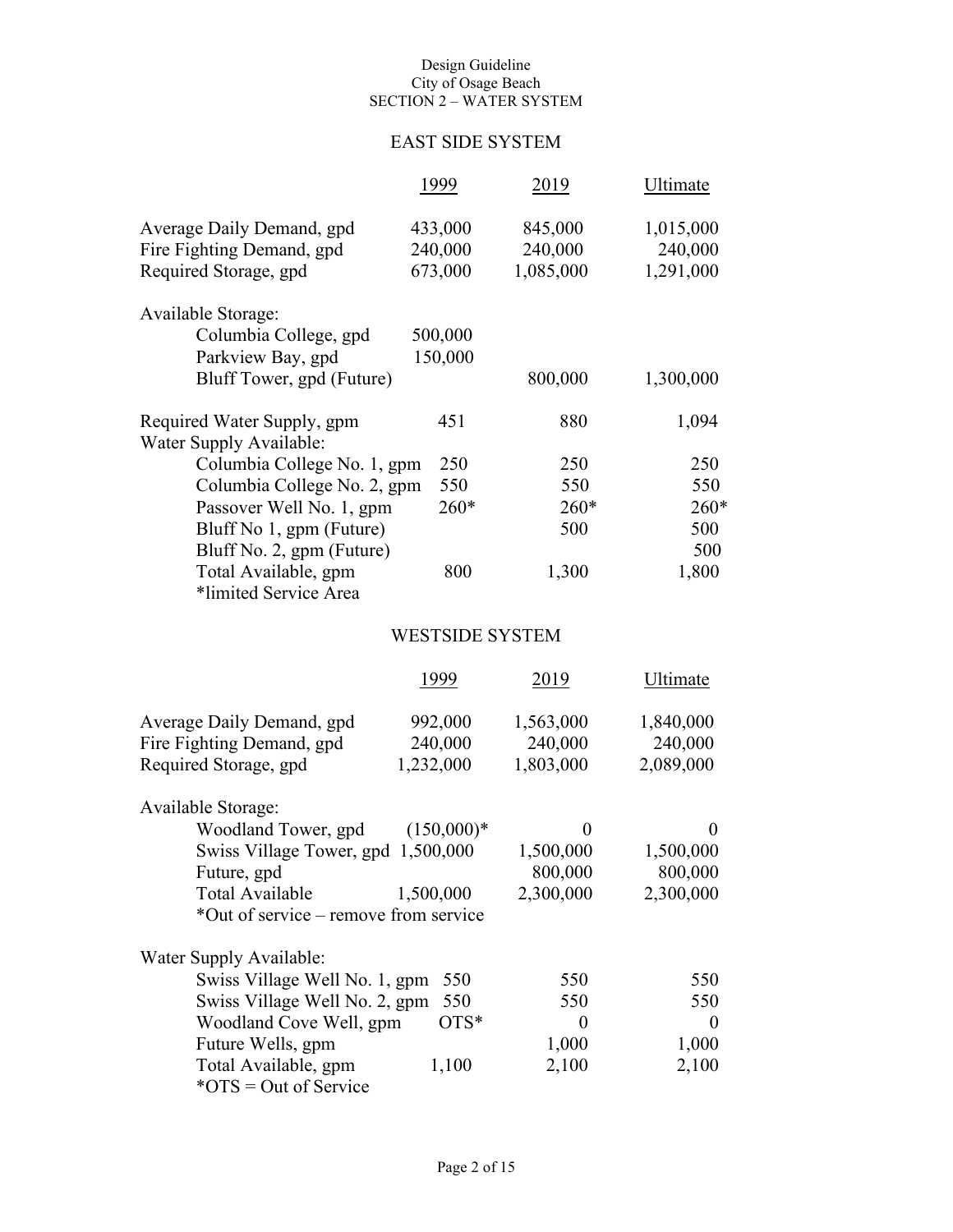The master plan requires chlorination and fluoridation of the water system. No further treatment is proposed at this time. The system will be added to and/or modified as necessary to assure full compliance with MDNR Regulations.

# WATER DISTRIBUTION – BASIC DESIGN CRITERION

- A. Fire Demand and Supply
	- 1. Industrial, commercial, and multi-unit residential structures:
		- a. Provide not less that 2000 gpm at a residual pressure of 20 psi at each building site.
		- b. Provide two fire hydrants within 300 feet of each structure.
		- c. Provide one hydrant within 125 feet of each fire main entrance into the structure.
		- d. Provide fire main service to each structure with indicating type valve at the water main. Minimum size fire service line is four inches.
		- e. Minimum static pressure at each structure shall be 35 psi.
	- 2. Residential and Undeveloped
		- a. Provide not less than 1000 gpm at a residual pressure of 20 psi.
		- b. Provide not less than one fire hydrant within 300 feet.
		- c. In the case of a structure or residence that is not connected to city water a fire hydrant must be available within 850 feet.
		- d. In undeveloped areas a fire hydrant shall be installed every 600 feet.
- B. Fire Main Connections to Structures
	- 1. Where required by the Osage Beach Fire District, NFPA and/or International Plumbing Code a fire main shall be extended into each building as a separate fire main. This entrance main shall be only for fire protection system use. No meters or valves are allowed between main and the building except for an indicating shut-off valve at the main and a post indicating valve which shall be located a minimum of 5 feet away from the building. Shut-off valves installed on fire mains shall be of the indicating type that clearly shows if the valve is open or closed.
- C. Water Distribution Mains
	- 1. Water distribution mains shall be looped to the maximum extend feasible.
	- 2. The MDNR standard for a minimum size main is eight inches. The city standard allows for six inch mains in residential areas where a fire flow of 1000 gpm at a residual pressure of 20 psi can be maintained.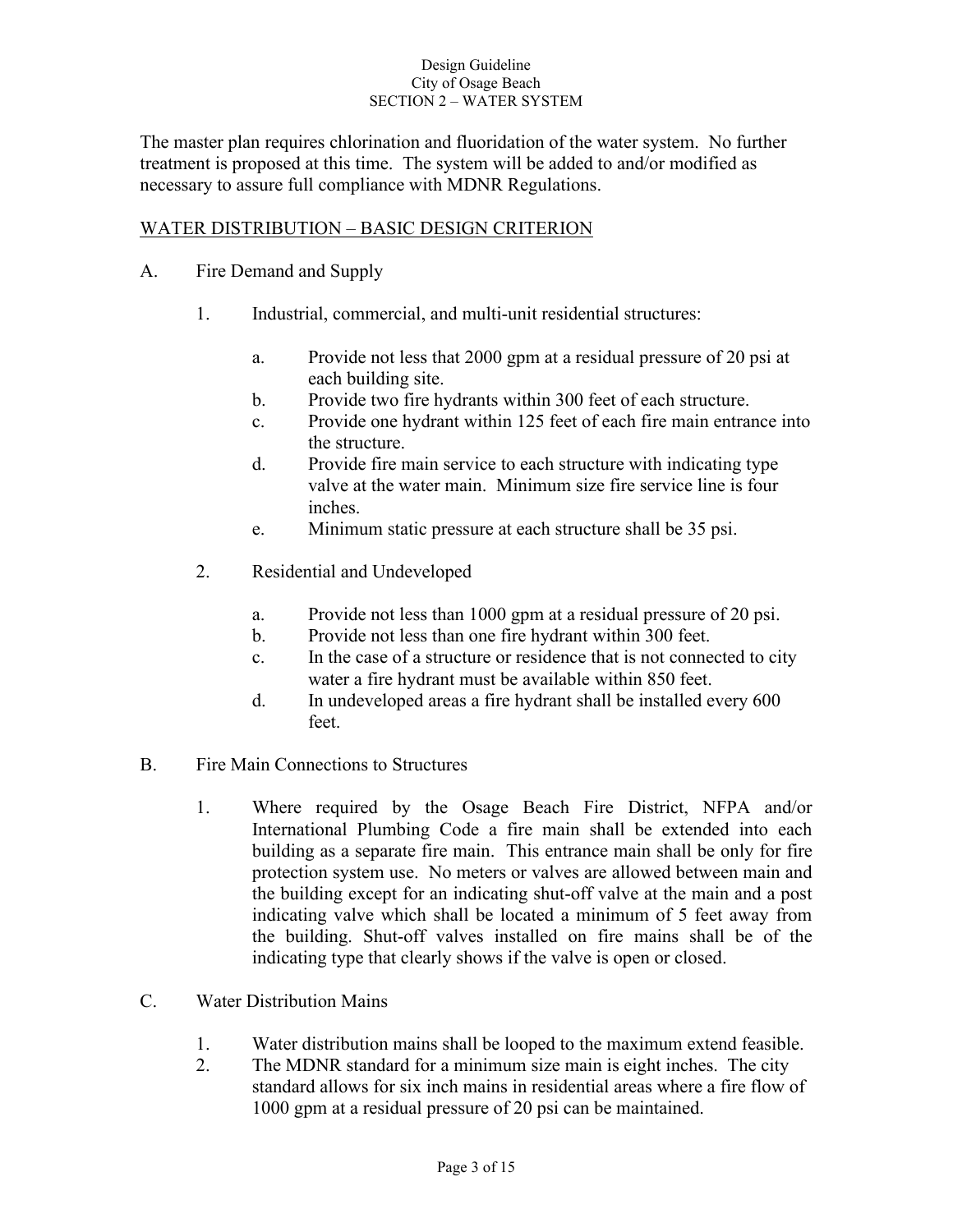- 3. The minimum size main allowable for domestic residential service is two inches so long as the main is less than 600 feet long, serves less than ten residences and fire protection is available within 300 ft.
- 4. The minimum static pressure for domestic service shall not be less than 35 psi.
- 5. A fire hydrant or blow-off valve shall be installed at the end of all water mains.
- 6. The maximum design flow velocity shall be 8 fps.
- 7. An isolation valve shall be installed at not less than every 1250 feet and:
	- a. At each branch main with one valve on the downstream main and one on the branch main.
	- b. At loop connections on each leg of the connecting loop.

Isolation valves shall be of the same nominal size as the main in which they are installed.

# DOMESTIC SUPPLY CONNECTIONS AND METER POLICY

- A. General Requirements for Customer Service Lines
	- 1. City meter assemblies for single family residents and all 5/8 in. meter installations will not have a city owned backflow device installed.
	- 2. Industrial and commercial connections and all meter installations of 1 in and larger shall have a city owned dual check device installed. This backflow device is exclusive of and specifically not intended for use in lieu of backflow devices required by the customer's use.
	- 3. Materials used for customer service lines shall conform to materials specified herein.
	- 4. All domestic services shall be metered.
	- 5. Meters shall be sized in accordance with the following unless specifically directed otherwise by the Public Works Director or designee:

| Meter size       | Meter Demand  | Requirements                                                                                                                                                                                                                                                             |
|------------------|---------------|--------------------------------------------------------------------------------------------------------------------------------------------------------------------------------------------------------------------------------------------------------------------------|
| $5/8$ "x $3/4$ " | 1 to 20 gpm   | Single family residence with 2-1/2 baths,<br>small commercial offices or retail<br>establishements. Maximum continous flow<br>$10$ gpm.                                                                                                                                  |
| 1"               | $3$ to 50 gpm | Large residences, swimming pools, lawn<br>irrigation for lawns less than 6000 SF,<br>apartments and condos with less than 10<br>units, motels of less than 15 units, small to<br>medium restaurants, commercial uses with<br>maximum continuous demand less than 25 gpm. |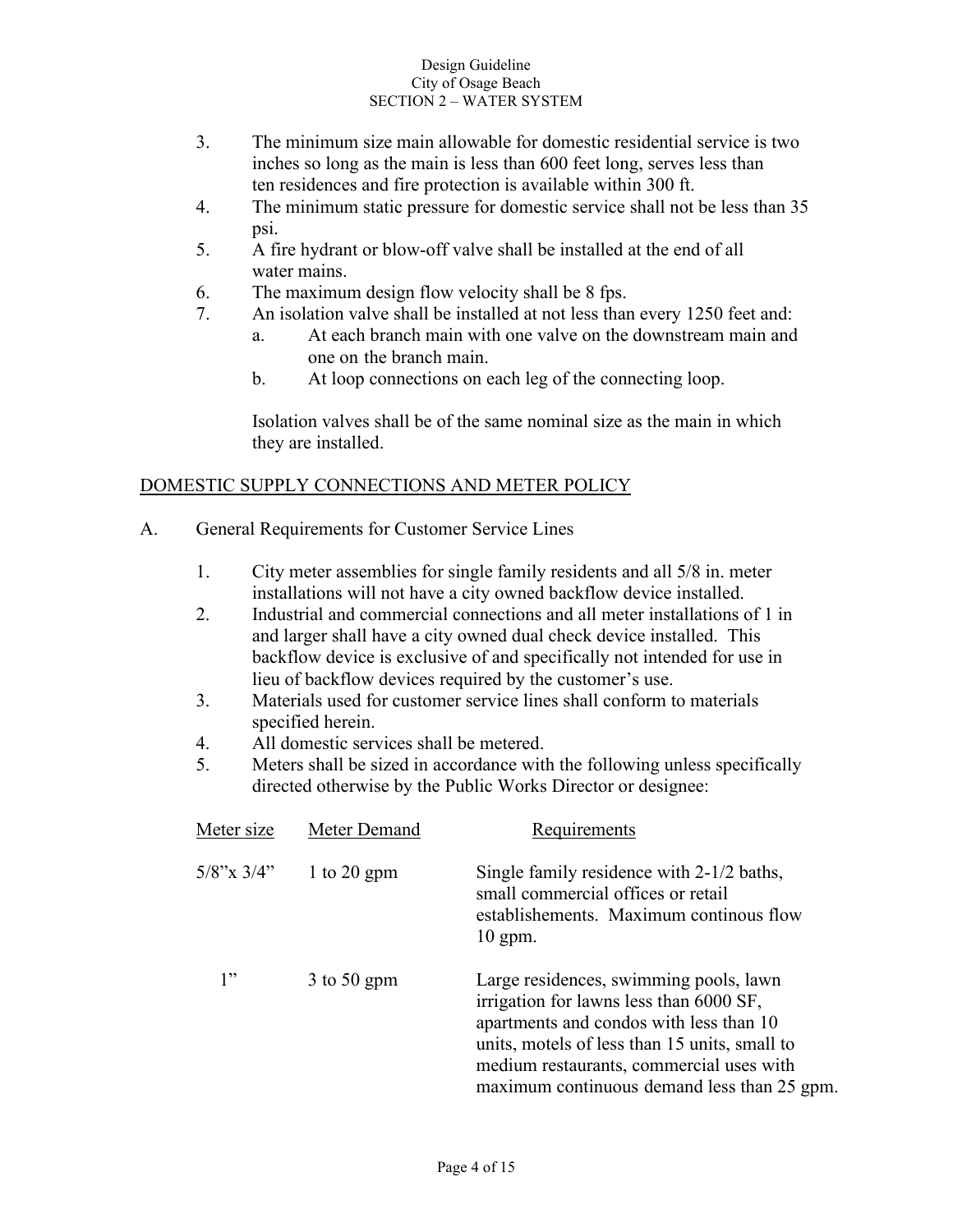| $1 - 1/2$ " | $5$ to $100$ gpm | Apartments and condos of less than 30 units,<br>motels of less than 35 units, commercial<br>uses with maximum continuous demand of                    |
|-------------|------------------|-------------------------------------------------------------------------------------------------------------------------------------------------------|
|             |                  | less than 50 gpm.                                                                                                                                     |
| 2"          | 8 to 160 gpm     | Apartments and condo of less than 60<br>units, hotels with less than 70 units,<br>commercial uses with maximum continuous<br>demand less than 80 gpm. |
| 3"          | 4 to 320 gpm     | Commercial applications with continuous<br>demand of less than 160 gpm                                                                                |
| 4"          | $6$ to 500 gpm   | Commercial use less than 250 gpm<br>continuous flow (Compound Meter)                                                                                  |
|             | 10 to $1200$ gpm | Municipal Use Only (Turbine Meter)                                                                                                                    |
| 6"          | 20 to 2500 gpm   | Municipal Use Only (Turbine Meter)                                                                                                                    |

## B. Meter Connection Policy

- 1. Single Family Residential, and small commercial connections
	- a. Each individually owned residence or business shall be connected through one meter and receive one billing. Generally single family residences and small businesses will be setup with a 5/8 inch meter. Individual owners shall confer with the Public Works Director or designee to determine appropriate size to meet their requirements.
	- b. Billing will be at the established monthly rate based upon water usage.
- 2. Multi-Family Residential Units
	- a. The general rule shall be one property, one billing. Multi-family residential units are billed on the basis of the number of units times the basic monthly rate plus the water usage over the base amount.
	- b. All multi-unit residential buildings that require a separate fire main and sprinkler system shall be constructed with a separate metered domestic supply line and a non-metered fire main entrance. The meter shall be sized to meet the demand requirements of the individual building. On properties with more than one building, each building shall be metered separately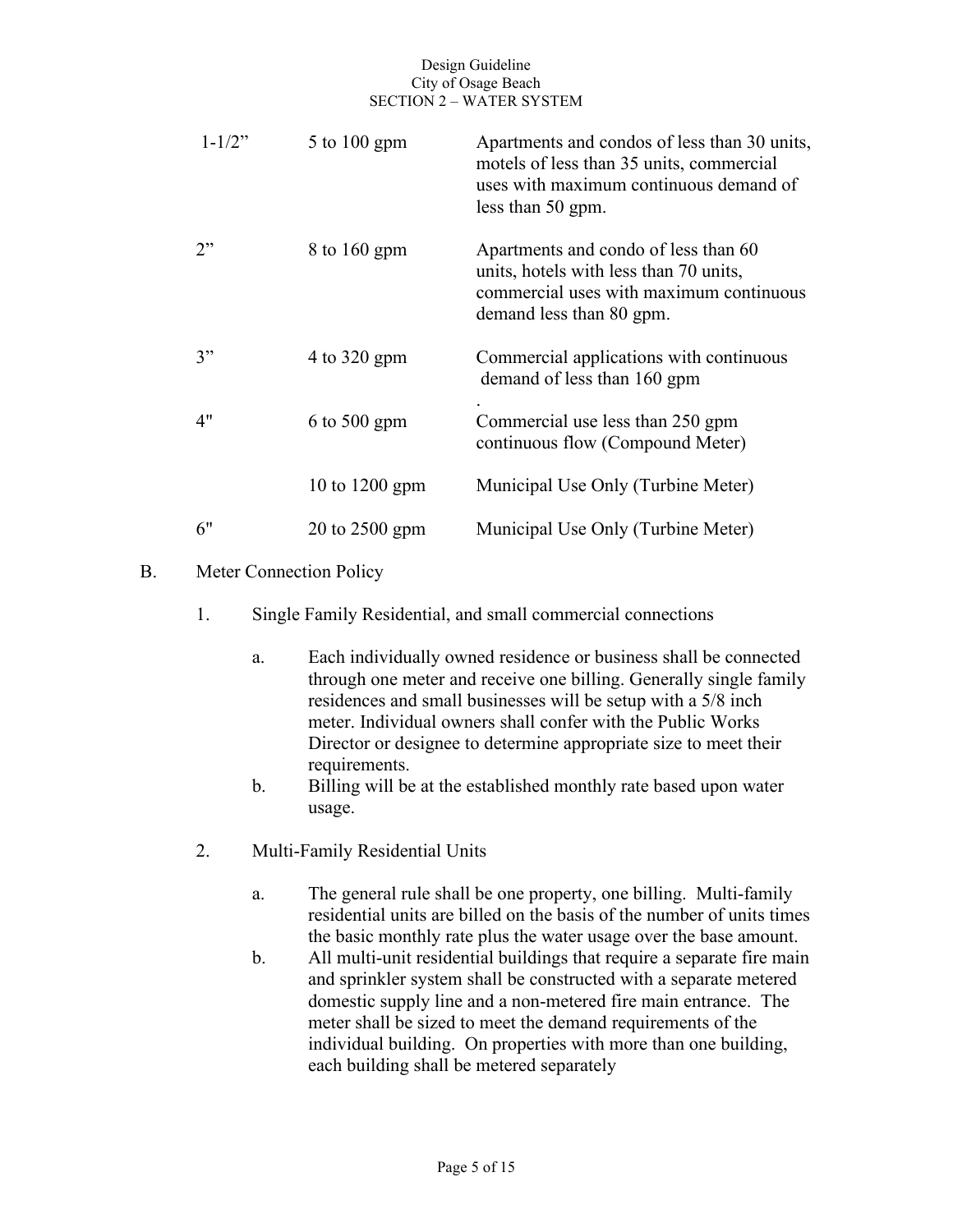- 3. Duplex Residential Units Multiple Single Family Rental Units on one Property
	- a. The general rule is one owner of the property one meter. If there are multiple duplex or single family units on one property and individual fire service mains are not required to any of the buildings then the one owner – one meter rule applies. The billing shall be at the established monthly rate per unit plus the gallons used over 1000 gal. per unit billed at the established rate per 1000 gal.
	- b. In the case where each unit is individually owned then each unit shall be individually billed and metered. This specifically intended for duplex and single family cluster homes only.
- 4. All Non-Residential Properties with Fire Sprinkler Systems
	- a. At all locations where the structures require a separate fire main to the building each building shall have a separate, metered, domestic supply main.
	- b. One commercial property with multiple overnight lodging units (a motel or hotel) not requiring fire mains shall be metered by one-meter assembly and billed on the water use.
	- c. One commercial property with multiple commercial units without fire mains, with individual tenants, may be metered with one meter, or individually, as mutually determined by the owner and the Public Works Director or designee.
	- d. One property with mixed residential long term, overnight rental, and commercial enterprises, may be metered on one-meter assembly, or multiple meters, as determined by the Public Works Director or designee. Billing will be on a water use basis.
	- e. Where there are multiple buildings on one property that require fire main services, each building's domestic supply will be metered. All meters will be billed to the property owner.
- C. Fire Main Connections
	- 1. Fire main connections are required for all sprinkled buildings and structures. The owner/developer shall submit appropriate drawings and computations by a Registered Professional Engineer for approval. The owner/developer shall furnish all valves, fittings, and incidentals required to make the connection and shall employ a city approved contractor to perform the work.
	- 2. Indicating shut-off valves shall be installed at the fire main connection to the water main.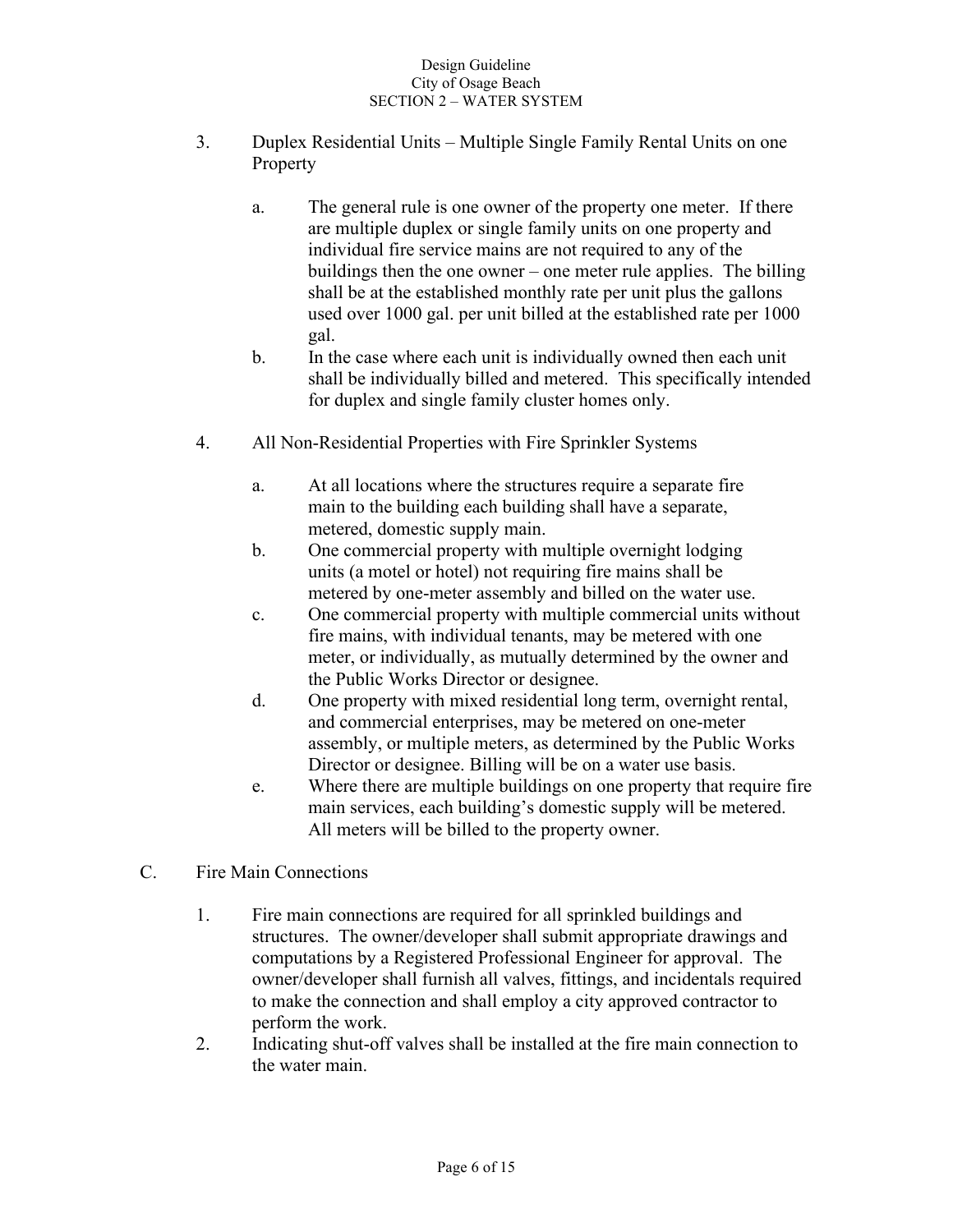- 3. Pipe materials for the main between the building and post indicating valve shall be Ductile Iron as shown below in Materials for Waterlines and Appurtenances section A. point 1 subpoint a.
- D. City Ordinance 98.41 Owner Furnished Backflow Preventer Assembly
	- 1. Owner furnished backflow assemblies shall be licensed, furnished, installed, and maintained by the owner at the locations specified in City Code 705.470. Most of these will be for lawn sprinkler systems and the like. *Note*: *These units are required in addition to any dual check assembly installed by the city at the meter installation*.

### MATERIALS FOR WATERLINES AND APPURTENANCES

- A. Water Mains
	- 1. Mains four inches and larger:
		- a. Ductile Iron Pipe, AWWA C150 and C151, Class 350
			- 1) Cement mortar lined per AWWA C104
			- 2) Joints:
				- a) For buried pipe: push-on joints per AWWA C111
				- b) For exposed or interior: Flanged joints
		- b. PVC, AWWA C900 or C905, DR 14, Class 200
			- 1) Joints shall be push-on type rubber gasket
	- 2. Mains 1-1/2 inches to three inches:
		- a. PVC, ASTM 2241, SDR 21, Class 200
			- 1) Joints shall be push-on type with rubber gasket
		- b. Schedule 40 PVC
			- 1) Joints shall be solvent welded
- B. Water Meter Service Lines and City Service Lines two inch and less
	- 1. HDPE AWWA C901, PE 3408, CTS, IDR 7, Class 200 for I.D. pipe, or DR 9, Class 200 for O.D. pipe.
- C. Water Service Lines from meter to building (Privately Owned Lines Only)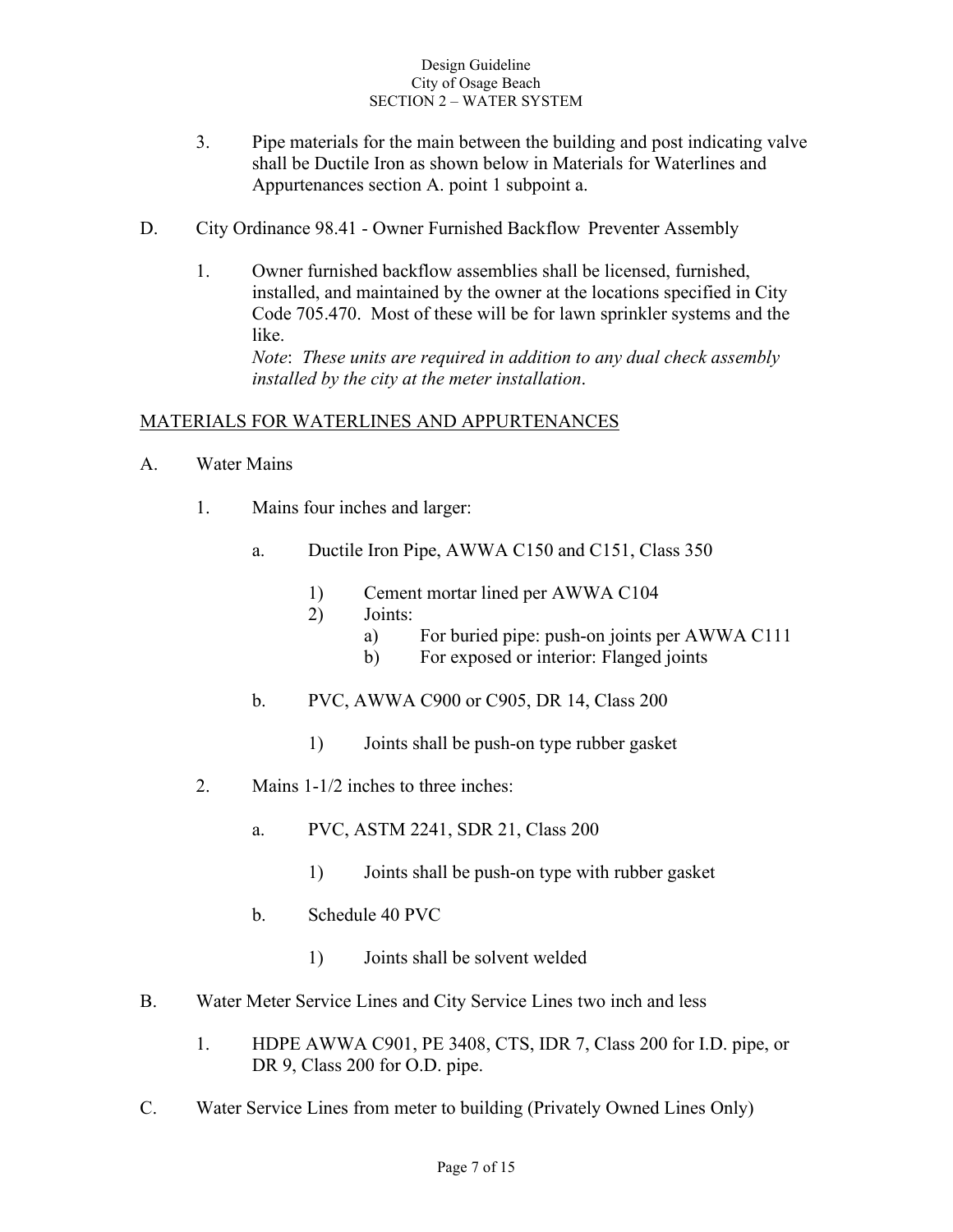- 1. These lines shall conform to the requirements of the International Plumbing Code.
- 2. Materials may be of the owner choice.
- D. Water Fittings and Adapters Ductile Iron and PVC
	- 1. 4 inches and Larger:
		- a. Fittings:
			- 1) Ductile iron fittings, cement mortar lined, conforming to AWWA C150 or C151.
			- 2) All buried or flooded locations shall use mechanical joint pipe and fittings.
			- 3) Flanged fittings shall be provided for flanged pipe (above ground installations only). Faces shall be coated with rust Protective coating.
			- 4) Cement mortar lined pipe and fittings shall be coated with coal tar epoxy paint a minimum thickness of 24 mils.
		- b. Flanged Coupling Adapters:
			- 1) Shall be Ford 193, Smith-Blair 913, Rockwell 913, or approved equal.
			- 2) Bolts shall be Stainless Steel, Type 216.
			- 3) Minimum rated operating pressure to match the line in which installed.
		- c. Joint Restraints:
			- 1) Shall be Ford Style FR, Uni-Flange 1300 Series, or approved equal.
			- 2) Approved concrete thrust blocks required.
	- 2. For pipe 1-1/2 inches to 3 inches:
		- a. Fittings:
			- 1) For ASTM 2241, SDR 21, Class 200 fittings shall be approved by the Public Works Director or designee.
			- 2) PVC Schedule 40 shall have PVC Schedule 80 fittings.
		- b. Coupling Adapters:
			- 1) Ford Style FC or approved equal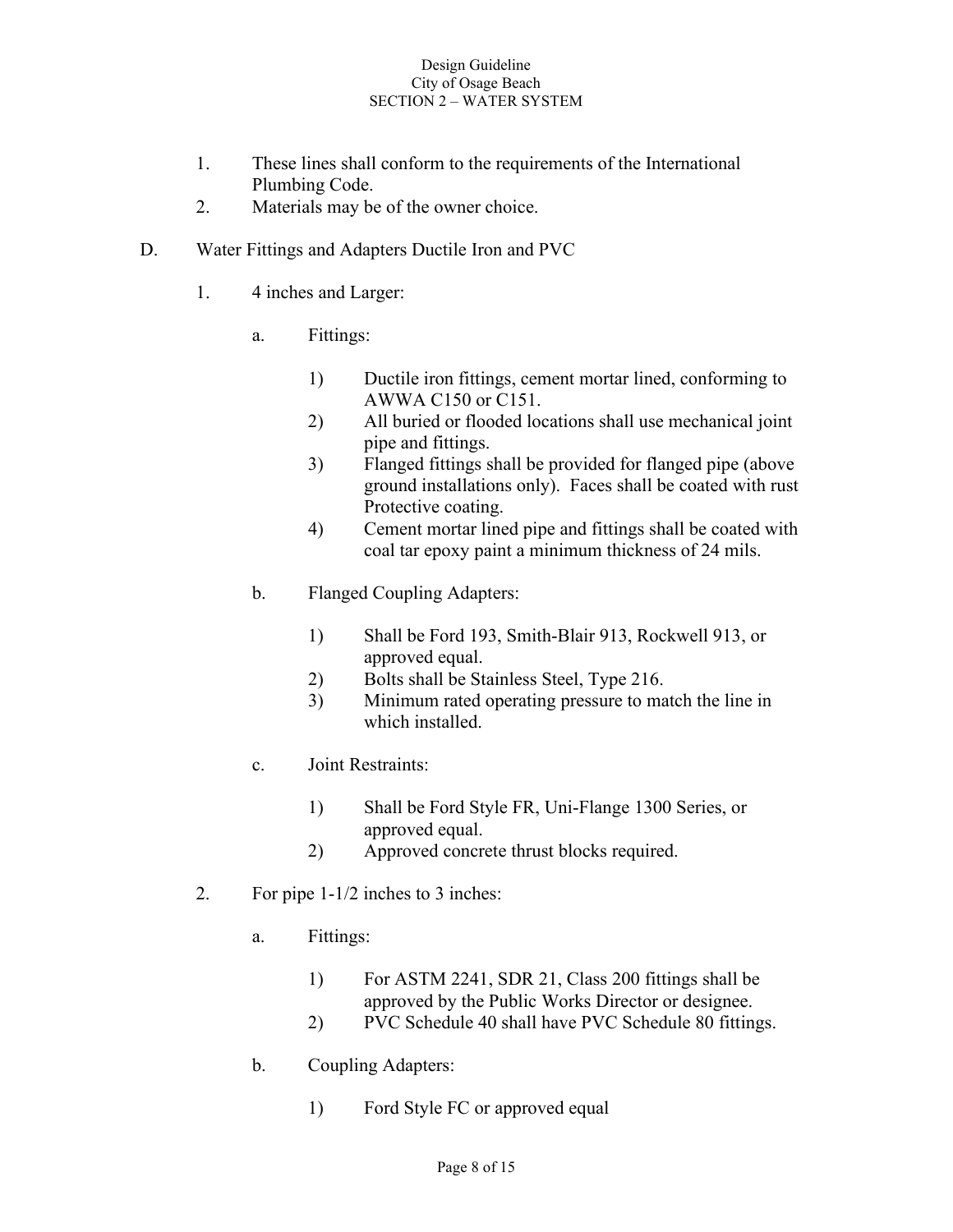- 3. For PE Pipe 2 inches or less:
	- a. Shall be Ford CTS Pack Joint Couplings for PE Pipe rated at the same pressure class as the pipe in which they are to be installed or approved equal.
- E. Waterline Valves and Valve Boxes (for Valve 2 in. and larger):
	- 1. Shall be iron body, non-rising stem, resilient wedge, gate valves with stainless steel bolts, and shall be epoxy paint coated.
	- 2. Valves shall be by Mueller, Clow, or M&H, or approved equal
	- 3. Valve Boxes shall be cast iron bonnet, PVC riser, with cast iron top and cover marked "water".
	- 4. Check Valves shall be similar and equal to Clow Valve Company horizontal swing check valves for 2 inch through 12 inch valves.
- F. Fire Hydrants
	- 1. Fire hydrants shall be Mueller Super Centurion 250 or Clow Medallion with 4-1/2 inch pumper inlet, and two 2-1/2 hose connections. Hydrants shall be fully compatible with the requirements of the Osage Beach Fire Protection District.
	- 2. Fire hydrants shall be painted red with epoxy coating as approved by the Public Works Director or designee.
- G. Blow-Off Assembly
	- 1. Post Hydrants shall be non-freezing, self draining type with a minimum 36" cover to the main. Hydrants shall be furnished with a 2" FIP inlet, a NOT-Turning operating rod, and shall open to the left. All working parts shall be Bronze-to-Bronze design. The outlet shall also be Bronze and be 2 ½" NST. Hydrants shall be lockable to prevent unauthorized use.
	- 2. Hydrant shall be as manufactured by Kupferle Foundry Co., St. Louis, MO, or approved equal.
- H. Water Meter Assemblies:
	- 1. 5/8 and 1 in. Residential Meters:
		- a. Tapping saddle shall be Ford Brass Saddles Hinged Series S91 for PVC and Series 202B IP for DIP, Min. 1 inch.
		- b. Corporation Stop shall be Ford or Ford Ballcorp F(B)1000 Series, with pack joint for PE pipe.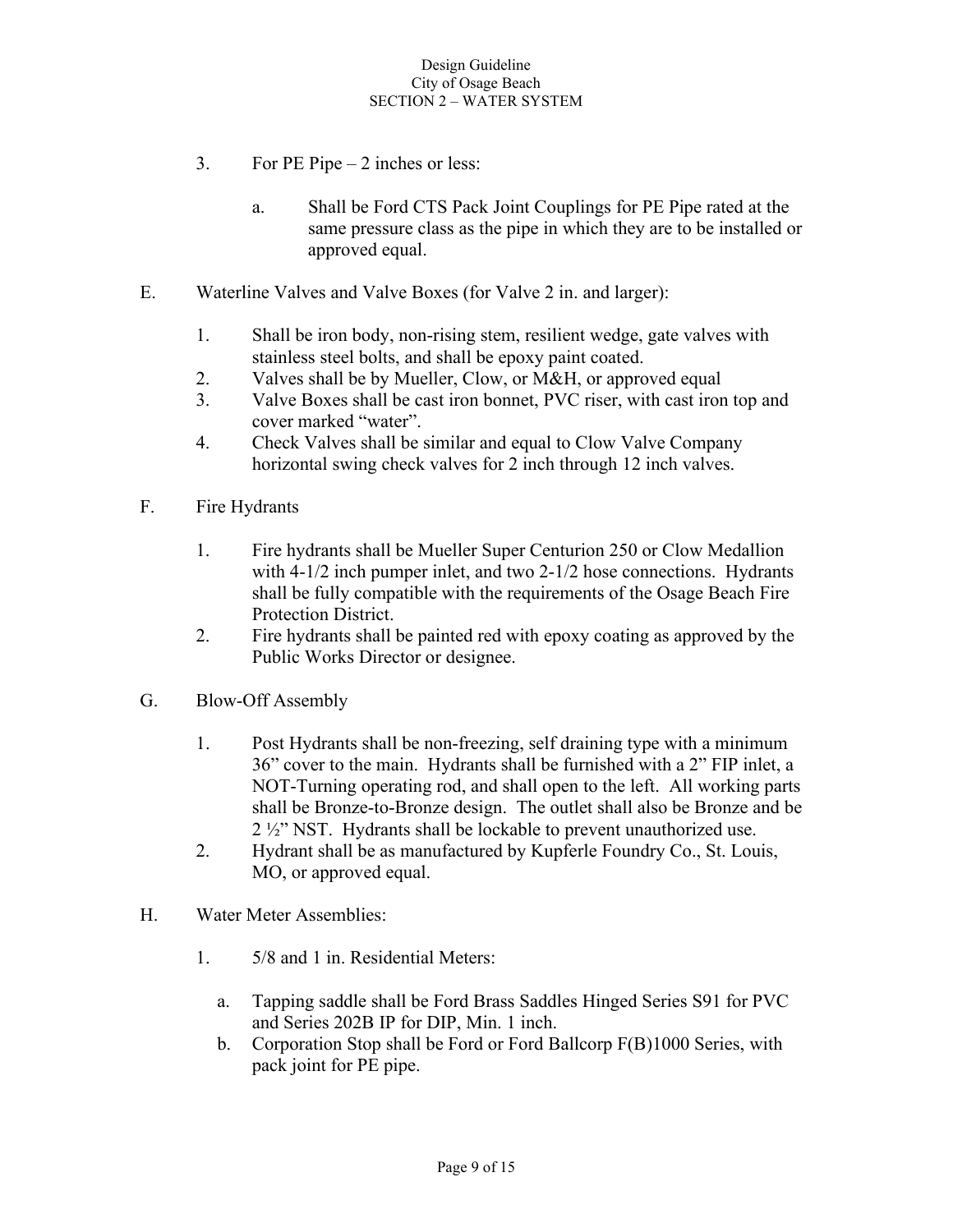- c. Meter Setter shall Be Ford 70 Series Coppersetter, tandem yoke, with lockable angle valve, spreader bar, and CTS pack joint. *Do not place dual check assembly on residential service lines.*
- d. Meter Vault shall be ADS N-12 corrugated plastic of appropriate size (min. 20 in.), with Ford Wabash lid cover with Clay & Bailey extension ring.
- 2. 1, 1-1/2, and 2 in. Meters for Commercial or Multi-family Residential Use:
	- a. Tapping saddle shall be Ford Brass Saddles Hinged Series S91 for PVC and Series 202B IP for DIP. It shall be a 2-in tap with 2-in service line to the meter., min. 1 inch for 1 inch meters and 2 inch for all larger.
	- b. Corporation Stop shall be Ford or Ford Ballcorp F(B)1000 Series, with pack joint for PE pipe.
	- c. Meter Setter shall Be Ford 70 Series Coppersetter, tandem yoke, with lockable angle valve, spreader bar, dual check assembly, and CTS pack joint.

*Do not place dual check assembly on single family residential service lines.*

- d. The pressure reducing valve shall be Watts LF25AUB-23
- e. Meter Vault shall be ADS N-12 corrugated plastic of appropriate size (min. 20 in.), with Ford Wabash lid cover with Clay & Bailey extension ring.
- 3. Meter larger than two inch.
	- a. Tap, valves, fittings, and meter service line shall be not less than 2 in. and shall be equal to or one size larger than the building service line. The meter, pressure reducing valve, and dual check backflow assembly may be one size smaller that the meter service line (i.e. 4 in. tap, 4 in. gate valve, 4 in. meter service line, 3 in. meter, 3 in. PRV, 3 in. dual check assembly, 4 in stub-out for building service line).
	- b. Tapping sleeve shall be Ford Style FAST, stainless steel flange.
	- c. Gate Valve shall be as specified above.
	- d. Fittings and flanged coupling adapters as specified above.
	- e. Pressure Reducing Valve shall be CLA-VAL Series 690, ductile iron body, pressure class 250.
	- f. Back-flow Assemblies shall be CLA-VAL Model DC7L dual check valves, Class 250.

# WATERLINE AND APPURTENANCE INSTALLATION REQUIREMENTS

A. Waterline Installation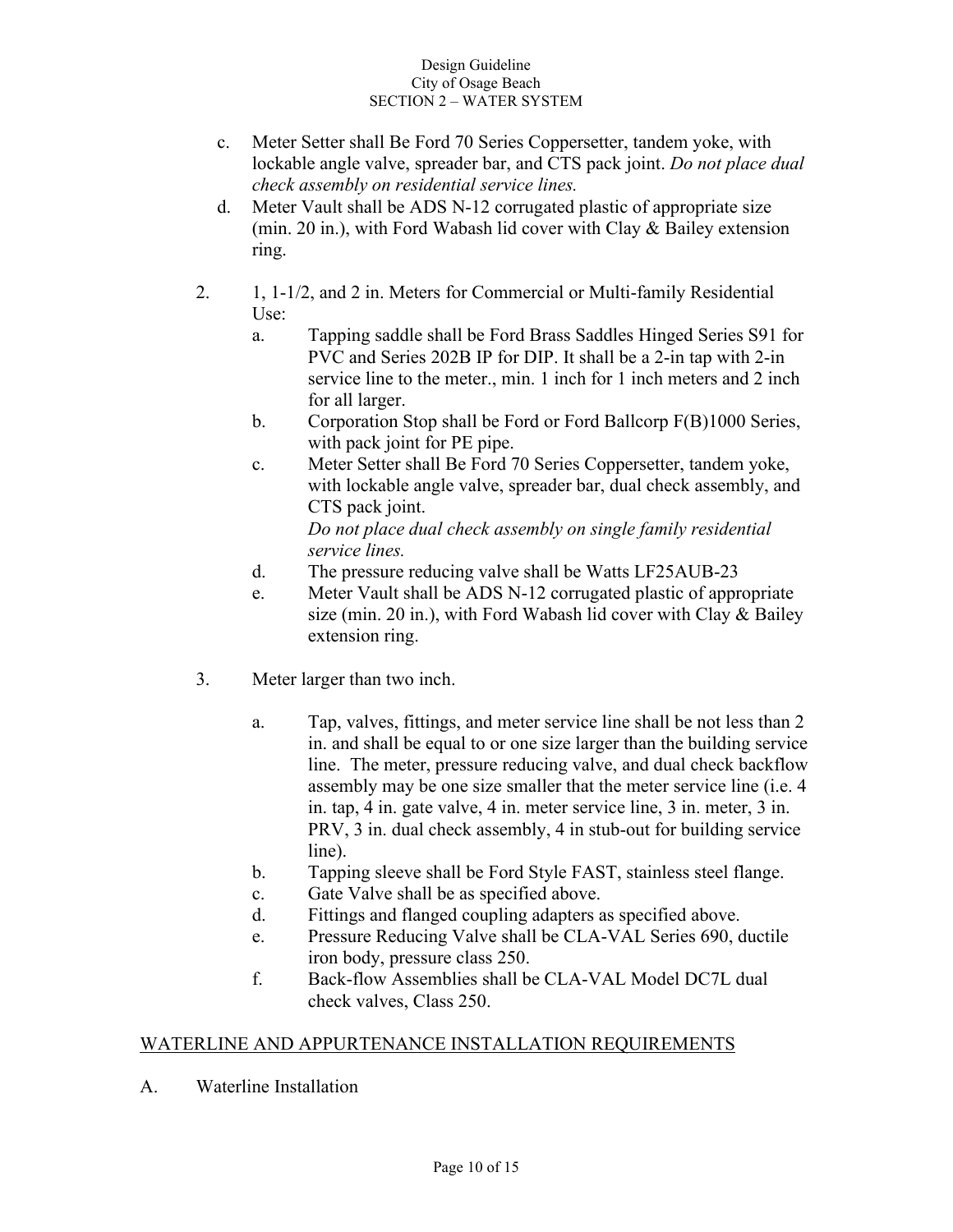- 1. The minimum depth of cover is 36 in. above the top of the pipe.
- 2. The maximum depth of cover for waterlines is eight (8) ft. unless specifically authorized in writing by the Public Works Director or designee.
- 3. Green or Blue minimum four inch wide marking tape marked "waterline below" shall be installed twelve inches above all waterlines.
- 4. No. 12 solid copper toning wire shall be installed three inches above all city owned waterlines and shall be extended to all valves, hydrants, metersets, and terminus points.
- 5. Bedding shall be installed around the pipe from 6 inches below to 12 inches above the pipe. Bedding shall be nominal ½ inch minus crushed rock conforming to MoDOT Section 1004, Grade D, Chat, or pea-gravel, or Osage River Sand. Any material used shall have a PI of six or less.
- 6. Waterlines shall be separated by a minimum of 18 inches vertically and 10 feet horizontally from sanitary/storm sewer lines or sanitary/sewer sewer line appurtenances unless:
	- a. At crossings the water or sewer has an encasement to a point ten feet on either side of the sewer/water line crossing as appropriate. No joints shall occur in either the water or sewer line within the 20 ft. area. The encasement may be a free draining sleeve or an impervious concrete encasement a minimum of 12 in. thick.
	- b. For parallel lines closer than ten feet, exceptions can be made with prior approval of the Public Works Director or designee. Generally, this will require a separate trench with water main 18 inches above the sewer, or a benched trench with water 18 inches above the sewer or the waterline must be above and encased in a free draining sleeve drained to daylight.
- 7. Primary power lines of 480 volts or higher shall not be placed in the same trench with any other utility. See Section 6 Road Cuts, Utility Trenches, and Excavation.
- 8. Secondary power may be installed in an offset trench with water lines. See Section 6 Road Cuts, Utility Trenches, and Excavation.
- B. Valve Locations
	- 1. To the maximum extent practicable locate isolation and shut-off valve outside of roadways and paved surfaces.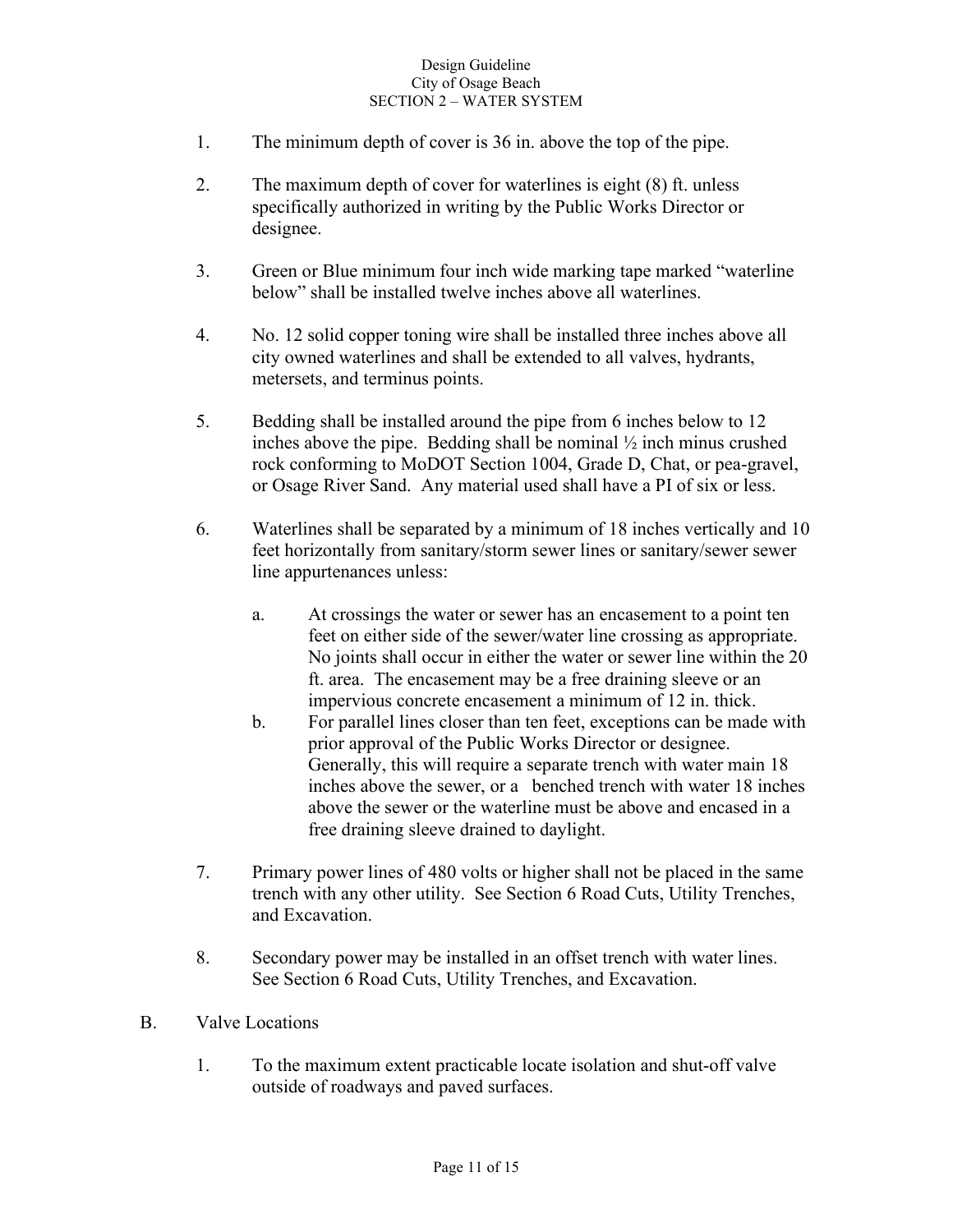- 2. When valves must be located within roadways and paved surfaces a cast or ductile iron valve box with valve box cover marked "water". The box shall be flush with the pavement to  $\frac{1}{4}$  in. below the finished pavement surface. The cover shall be set in a minimum 6 in. deep by 18 in. square concrete pad.
- 3. Post Indicating Valves shall be located a minimum of 5 feet from the building that they are servicing.
- C. Water Meter Locations
	- 1. As a general case water meters will be located on the customer's property immediately inside the property line from the city roadway or platted roadway property line.
	- 2. Meters will be set in traffic type boxes only with prior written consent of the Public Works Director or designee.
- D. Installation of Meter Assembly:
	- 1. Residential and commercial hookup 5/8 inch through 1 inch:
		- a. The Owner shall furnish and install the tap, meter service line, meterset, lockable shut-off valve, pressure-reducing valve, and the tandem meter setter and the meter vault.
		- b. The City will furnish the water meter and transponder.
		- c. The meter installation shall be as detailed in the attached Typical Meter Installation Detail.
	- 2. Residential and commercial hookup  $-1-1/2$  inch and 2 inch:
		- a. The Owner shall furnish and install the tap, meter service line, meterset, lockable shut-off valve, dual check assembly, pressure reducing valve, and the tandem meter setter, and meter vault
		- b. The City will furnish the water meter and transponder.
		- c. The meter installation shall be in accordance with the attached Typical Meter Installation for 1-1/2 and 2 inch Meters.
	- 3. Domestic Service Connections 2-1/2 inch and larger:
		- a. These are considered as custom installation with the technical requirements varying for each installation. The owner shall provide construction drawings by a Registered Professional Engineer for approval. The owner shall furnish and install all materials and appurtenances for a complete and operable service connection.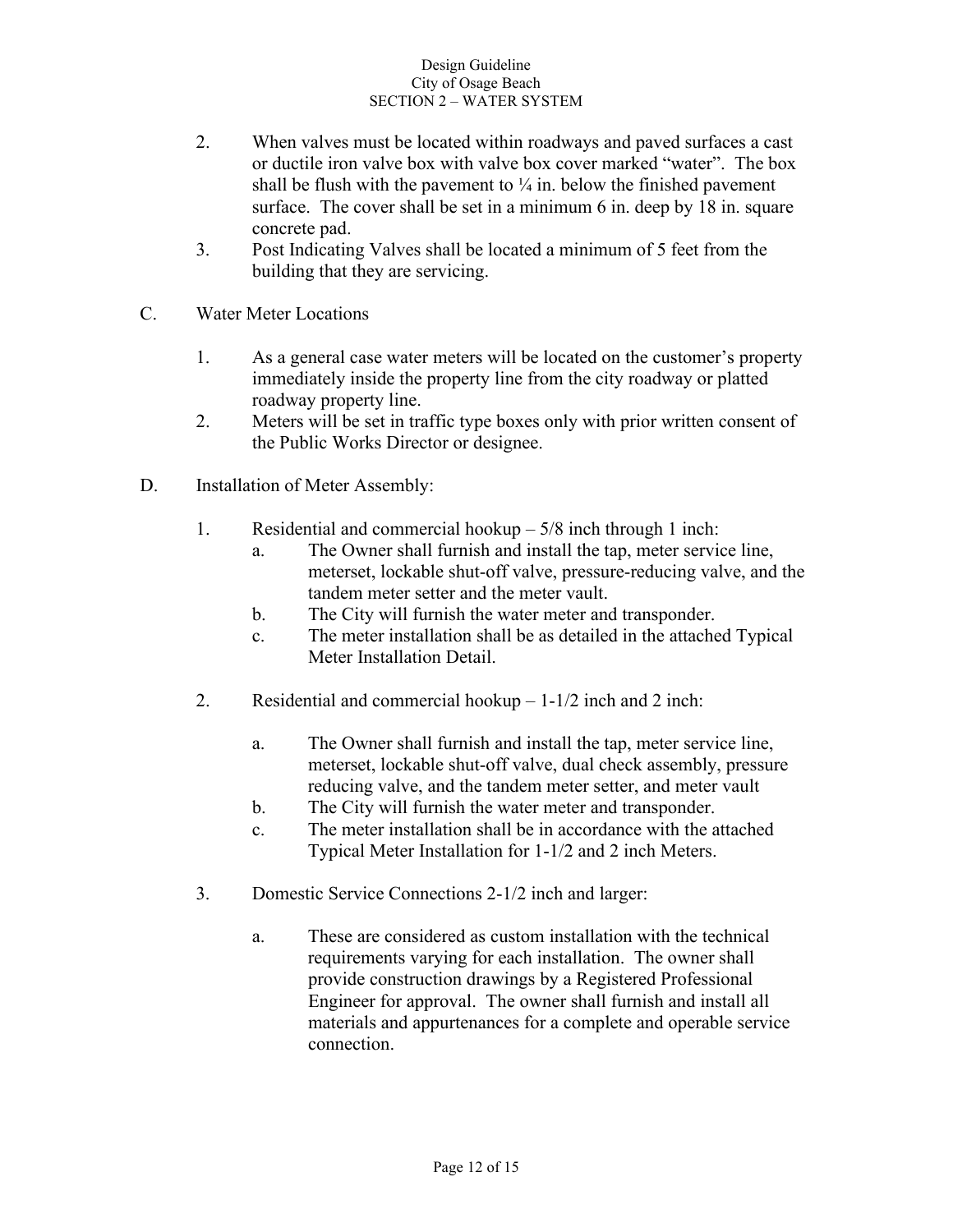## E. Fire Hydrant Locations

- 1. Fire hydrants shall be located ten feet from the edge of pavement or immediately inside the property owners land per the easement which ever shall be the farthest from the edge of pavement. Hydrant and auxiliary valve should both be outside the roadway ditch areas.
- 2. Fire hydrants shall be located such that a clear work area a minimum of five feet in diameter exists around the hydrant.
- 3. All fire hydrant locations must be immediately accessible by fire vehicle.
- 4. Fire hydrants shall be installed with the 4-1/2 in pumper outlet toward the street or access point.
- 5. Fire hydrants shall be installed such that finish grade is between three inches below and level with the hydrant base ring.

### WATERLINE INSPECTION AND TESTING FOR ACCEPTANCE

- A. Inspections:
	- 1. As a part of the platting and permitting process the developer/owner shall submit full and complete engineering drawings sealed by a Registered Professional Engineer in the State of Missouri. The design and materials specified shall conform to the requirements of the City of Osage Beach Design Guidelines. Such drawings shall be reviewed and approved by the Public Works Director or designee prior to any onsite construction.
	- 2. During the progress of the work each utility line shall be inspected by the Engineering Department prior to trench backfill.
- B. Water Main Leakage Tests
	- 1. All water mains constructed by or for the City of Osage Beach shall be tested for leakage to the standards specified herein before they shall be accepted for service. A representative of the City shall be present during all testing.
	- 2. Testing shall be by hydraulic means only. Air or vacuum tests will not be accepted.
	- 3. Testing procedure is as follows:
		- a. Upon completion of the water main it shall be cleaned and all dirt, trash, debris, and deleterious materials removed from the line.
		- b. Filled to capacity and all extraneous air removed.
		- c. Pressurize to 75 psi above normal working pressure at the test location and hold for a period of not less than two hours.
		- d. At the end of the testing period the line shall be refilled with water and the amount of water to refill the line shall be measured and recorded.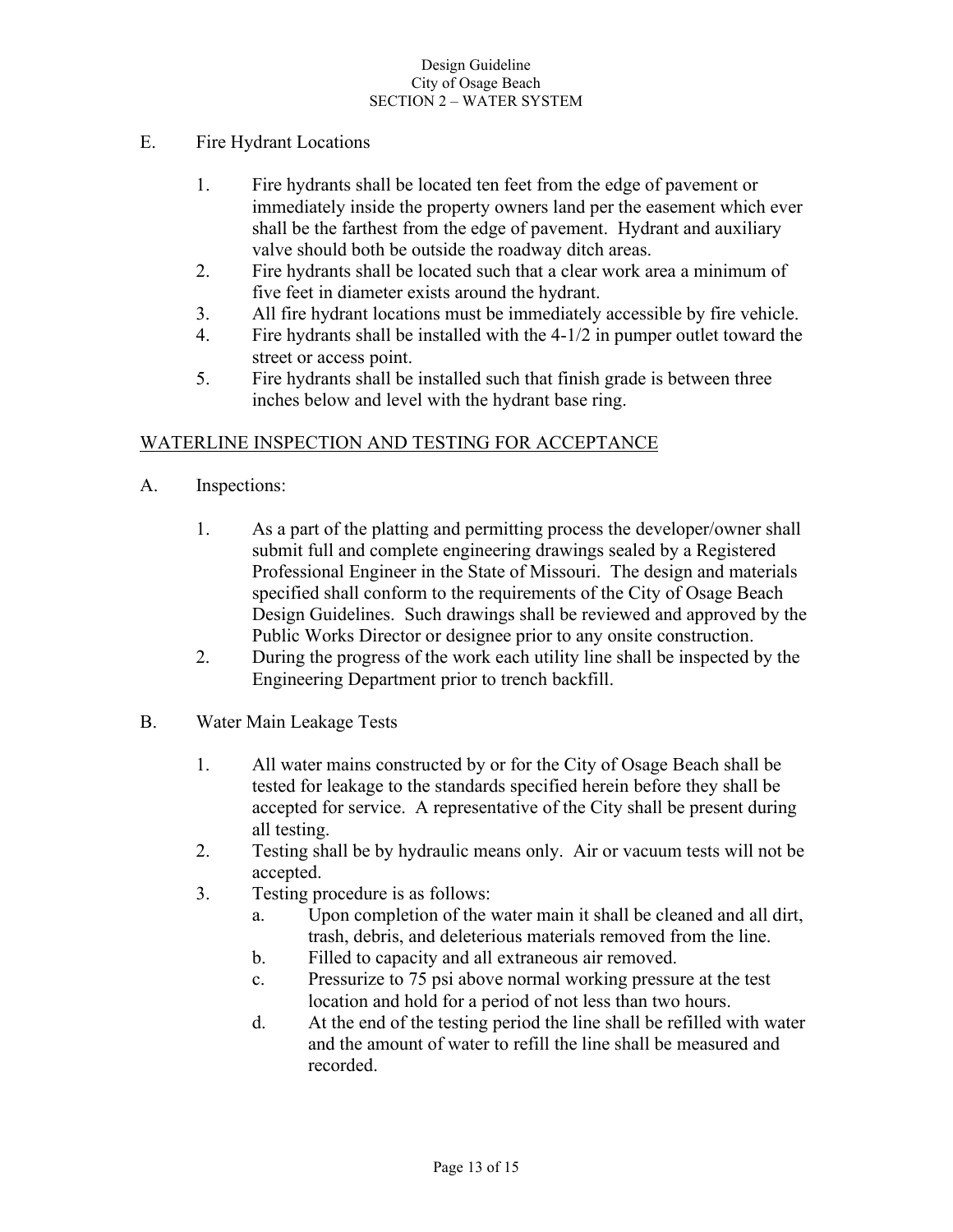e. The amount of water to refill the line must be less than the maximum allowable leakage. The maximum allowable leakage shall be computed thusly:

$$
Q_{\rm Loss} = SDP^{1/2} / 133000
$$

Where:

 $Q<sub>Loss</sub> = Maximum$  allowable leakage

- $S =$  Length of the section tested in feet
- $D =$ Diameter of the pipe in inches
- $P = Test Pressure, PSI$
- C. Cleanup, Chlorination, and Bacteriological Testing
	- 1. Prior to final acceptance and after pressure testing of the waterline the contractor/owner shall:
		- a. Thoroughly flush all sediment, debris, and deleterious materials out of the line.
		- b. Fill the line with chlorinated water, chlorinated to not less than 50 ppm, and let stand for 24 hours.
		- c. At the end of 24 hours the line shall be thoroughly flushed and refilled with chlorinated water, chlorinated to 200 ppm and allowed to stand for three hours.
		- d. The line shall then be thoroughly flushed and bacteriological samples taken. Samples shall be forwarded to a certified laboratory for testing. Upon receipt of passing test results, and with the authorization of the City the line may be placed in service.

Prior to placing the waterline in service the City Representative shall be presented with certified pressure test results, certified passing biological test results, and written certification that the waterline and appurtenances have been constructed in accordance with MDNR and City of Osage Beach standards.

- D. Privately Owned Systems
	- 1. Privately owned water mains within subdivisions where the mains are to remain the property of, and be maintained, by the subdivision owner and connected to the City of Osage Beach water system shall be tested as specified herein. Building service lines between the water meter and the building shall be tested in accordance with the International Plumbing Code and as accepted by the Department of Public Works at the time the meter is activated.
	- 2. A written certification of waterline test completion is required.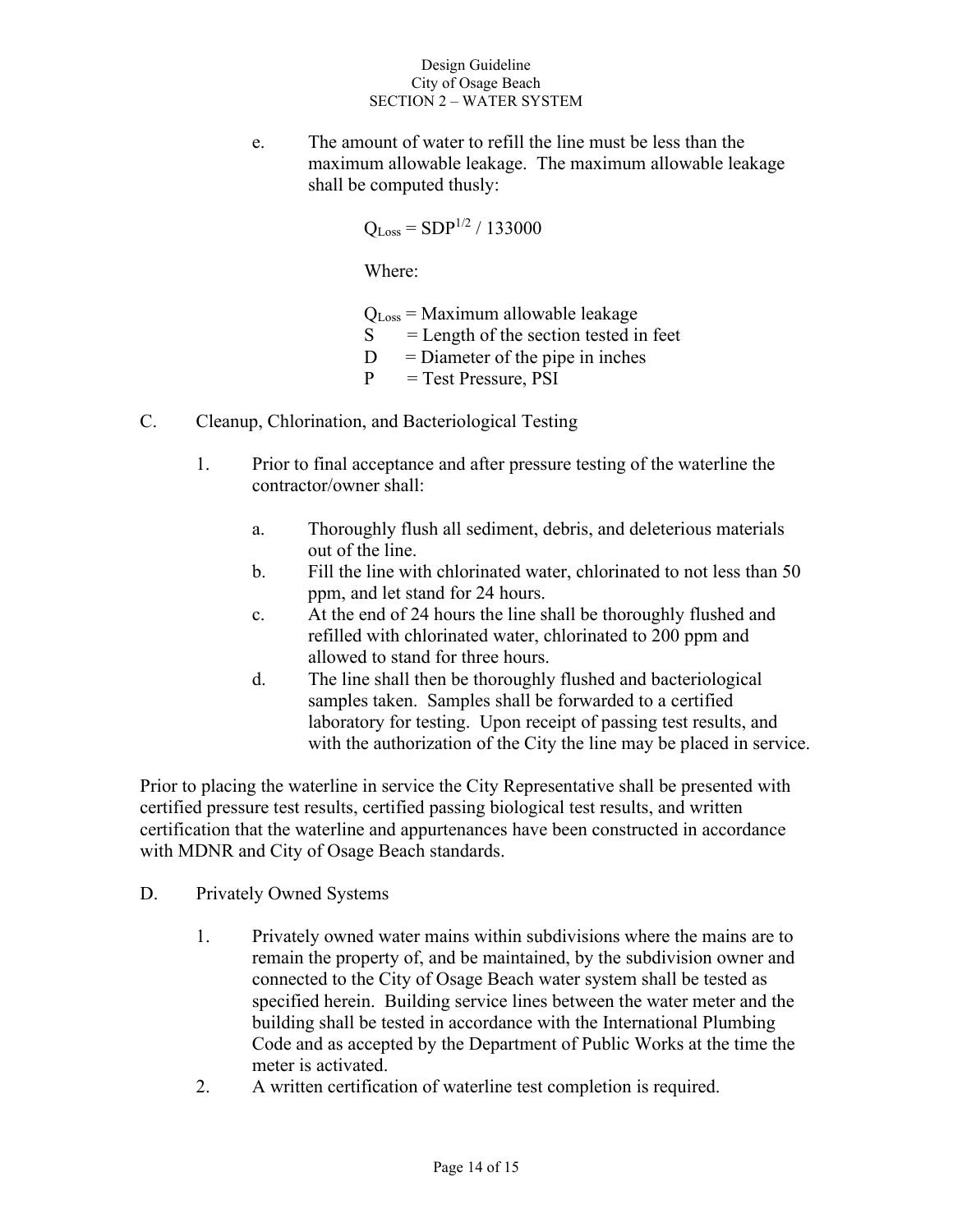### AS CONSTRUCTED DRAWINGS AND MAINTENANCE DOCUMENTS

The Developer/Contractor shall provide the Public Works Department with not less than two full sized "As Constructed" drawings certified as being correct record drawings by a Registered Professional Engineer or Land Surveyor. If fire pumps, specialized standby equipment, etc. are to be turned over the City two full sets of operational and maintenance data for each pump or system shall be provided to the Public Works Director or designee.

### WATERLINE AND APPURTENANCES CONSTRUCTION DETAIL DRAWINGS

Construction details and sketches are attached.

END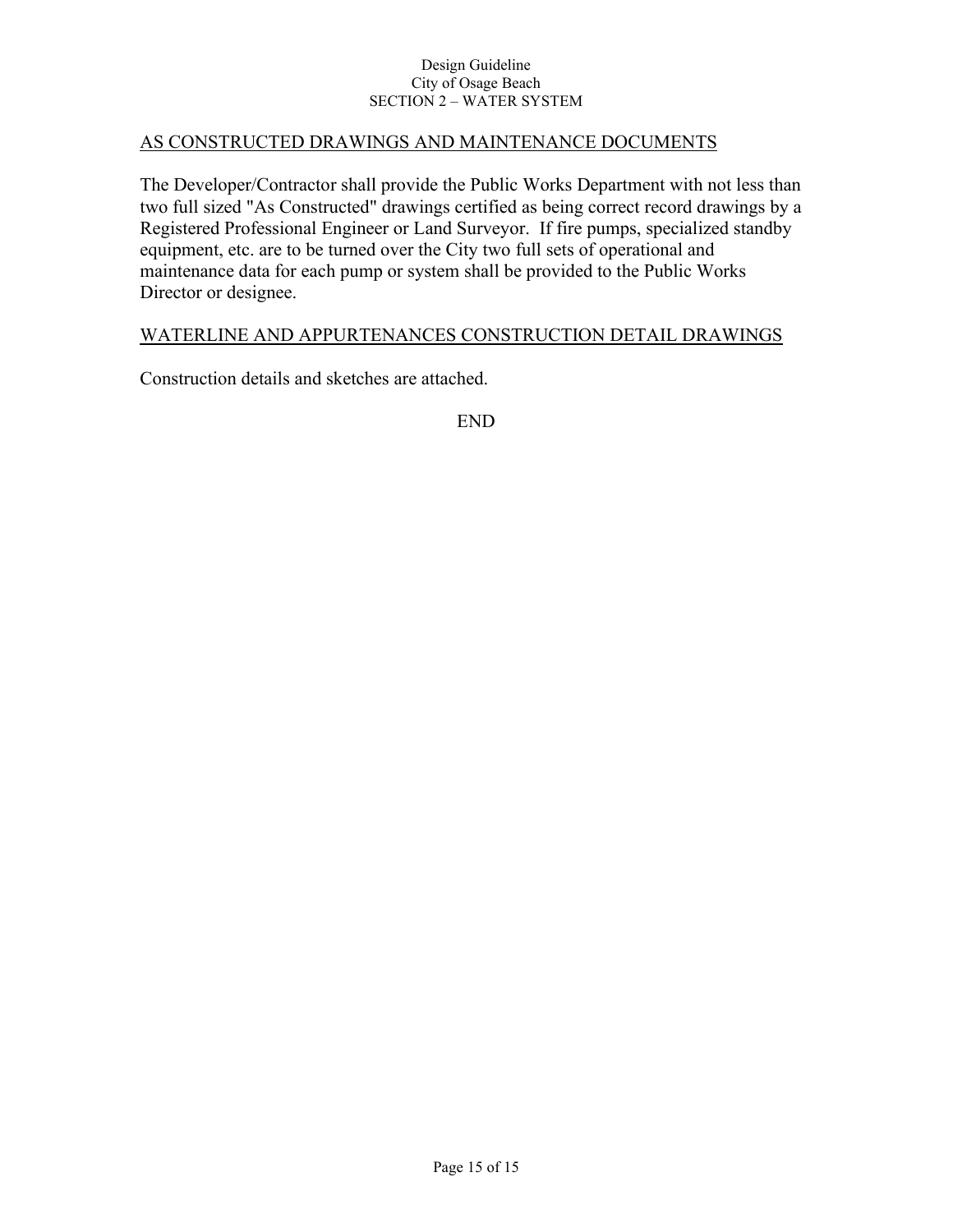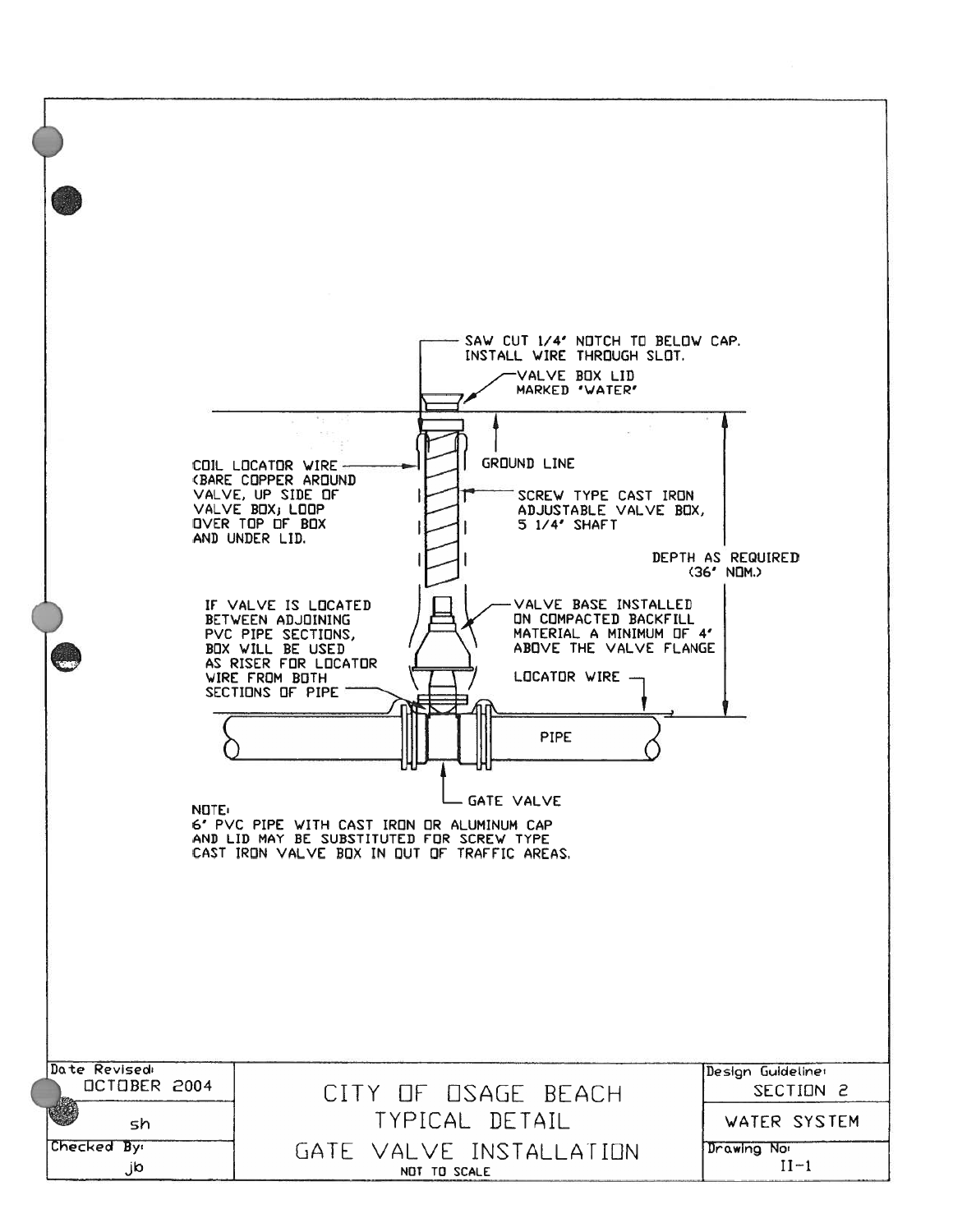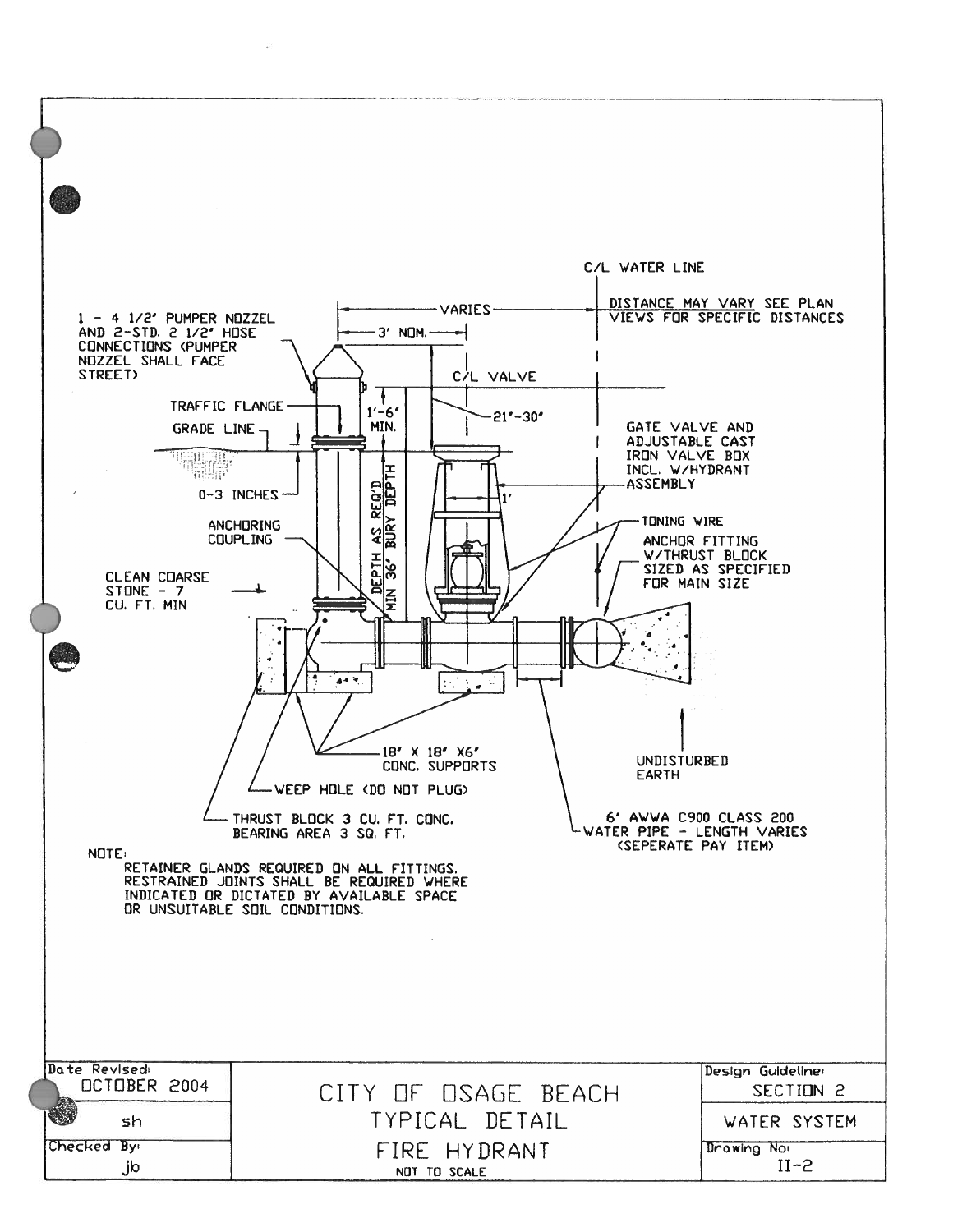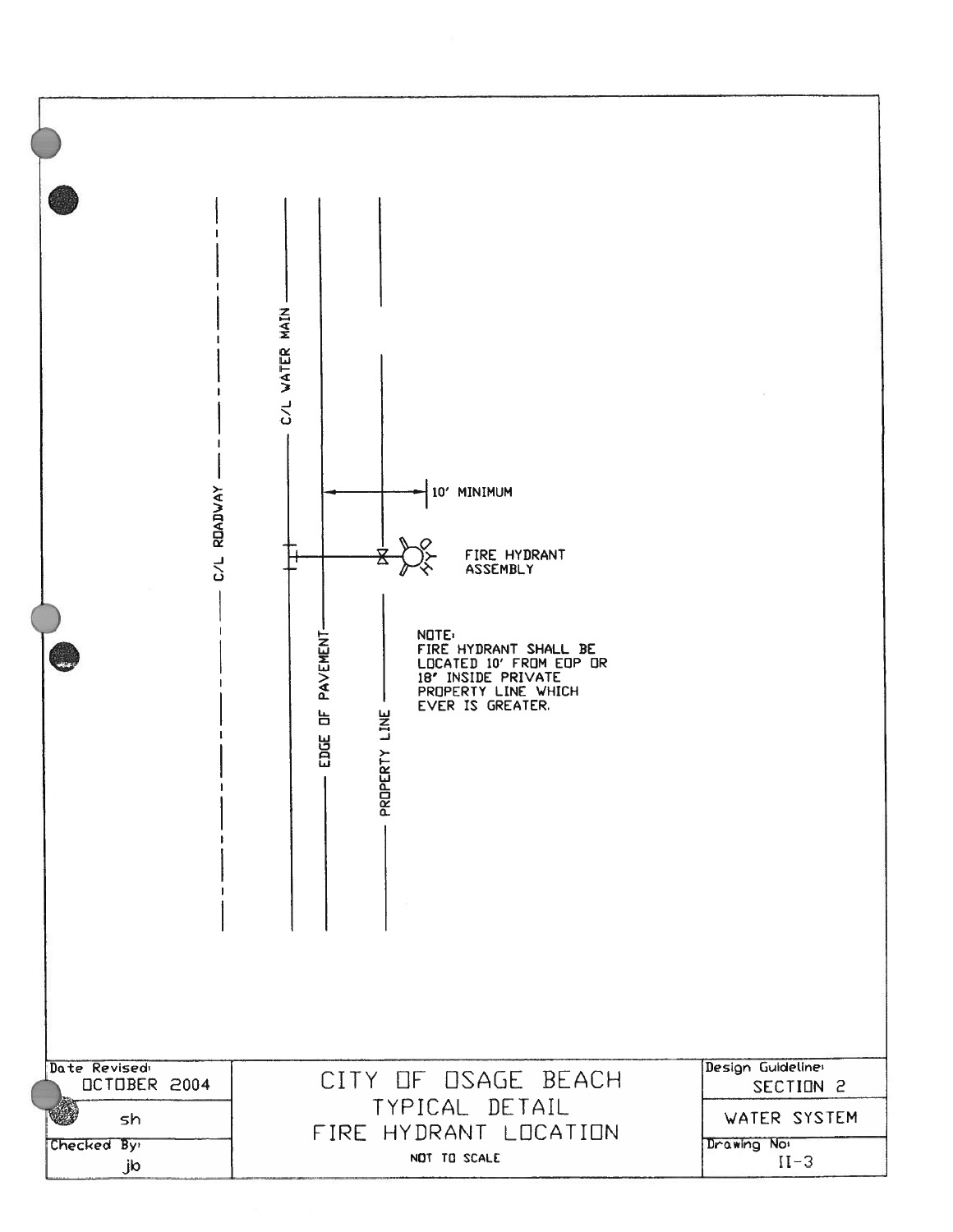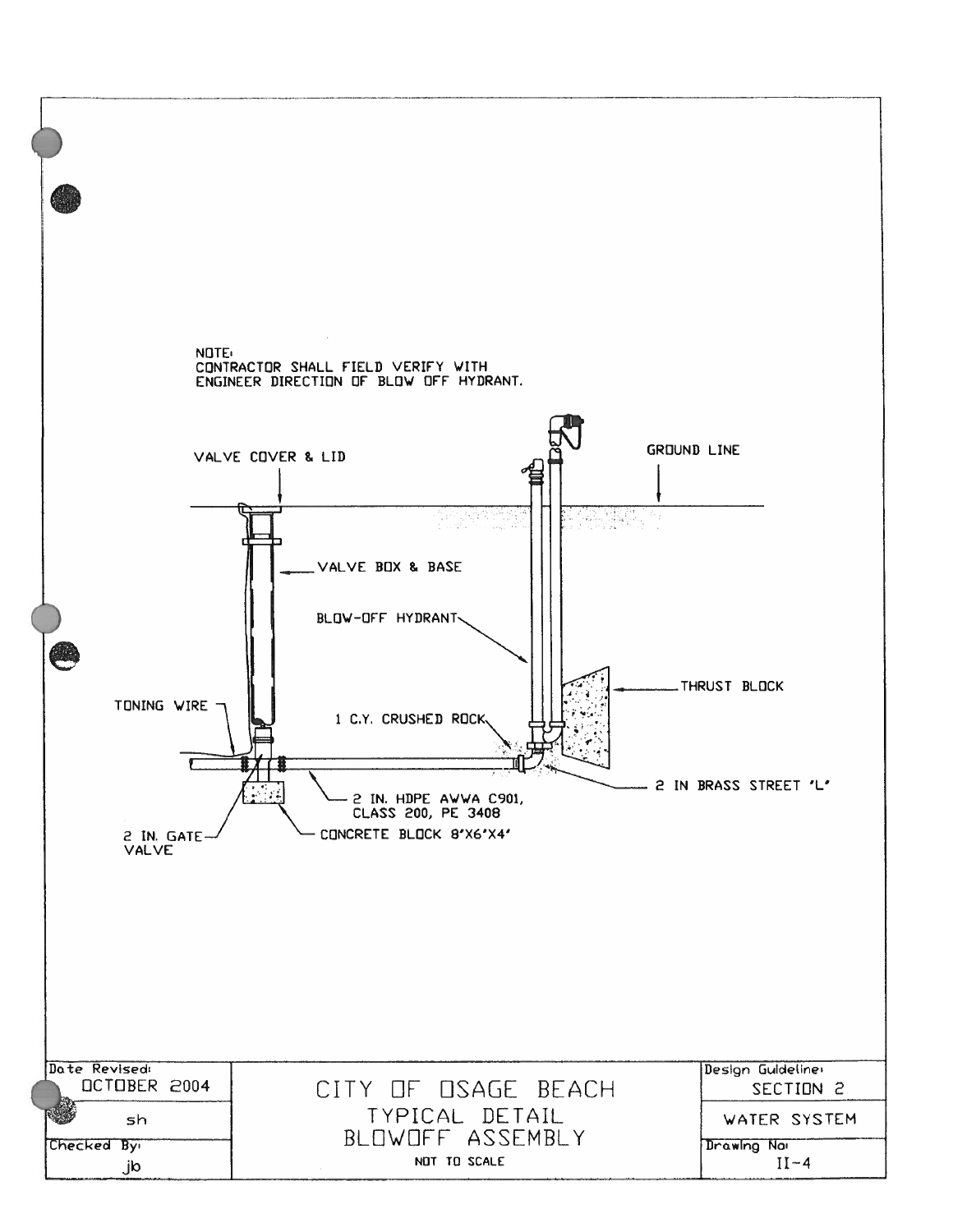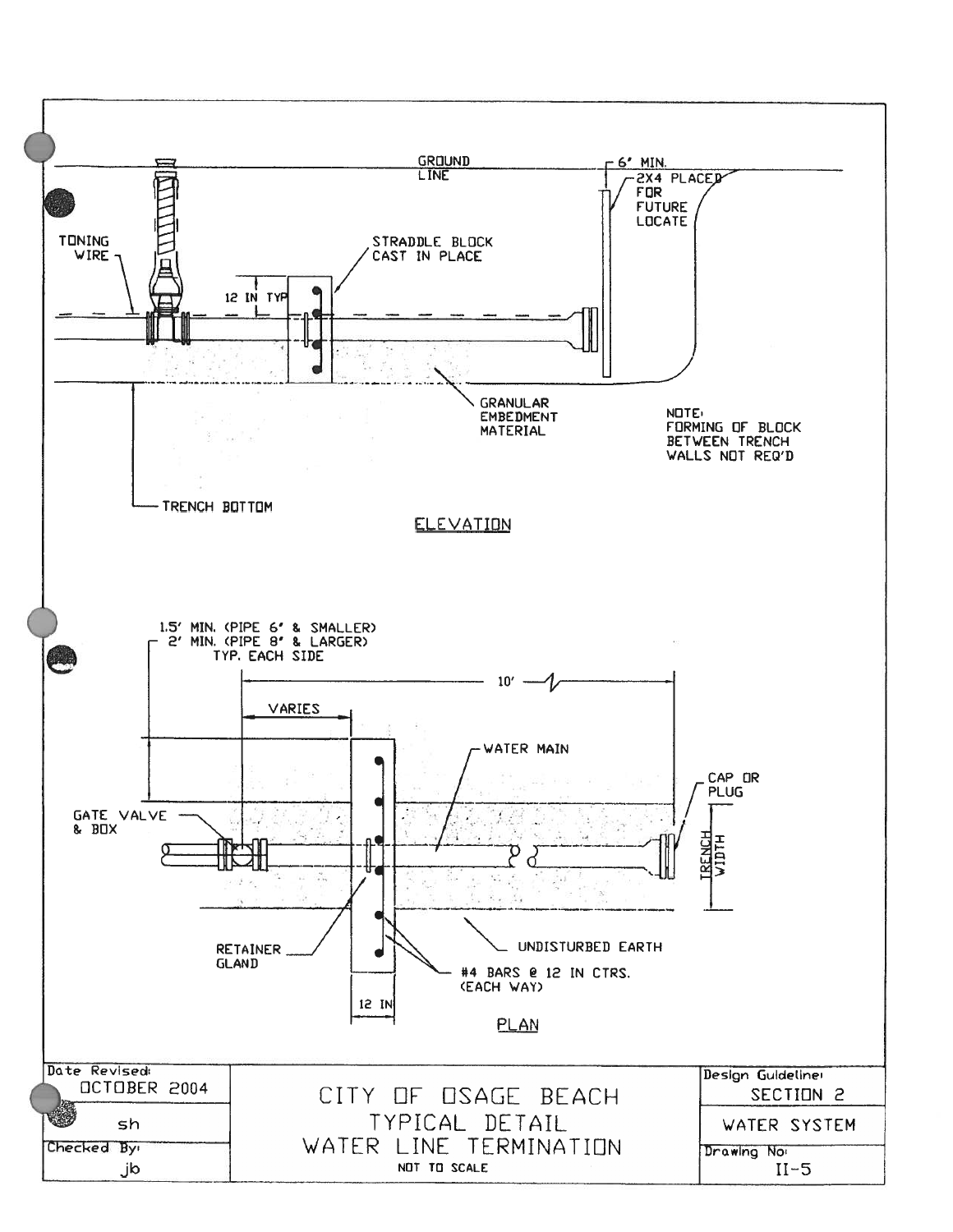![](_page_20_Figure_0.jpeg)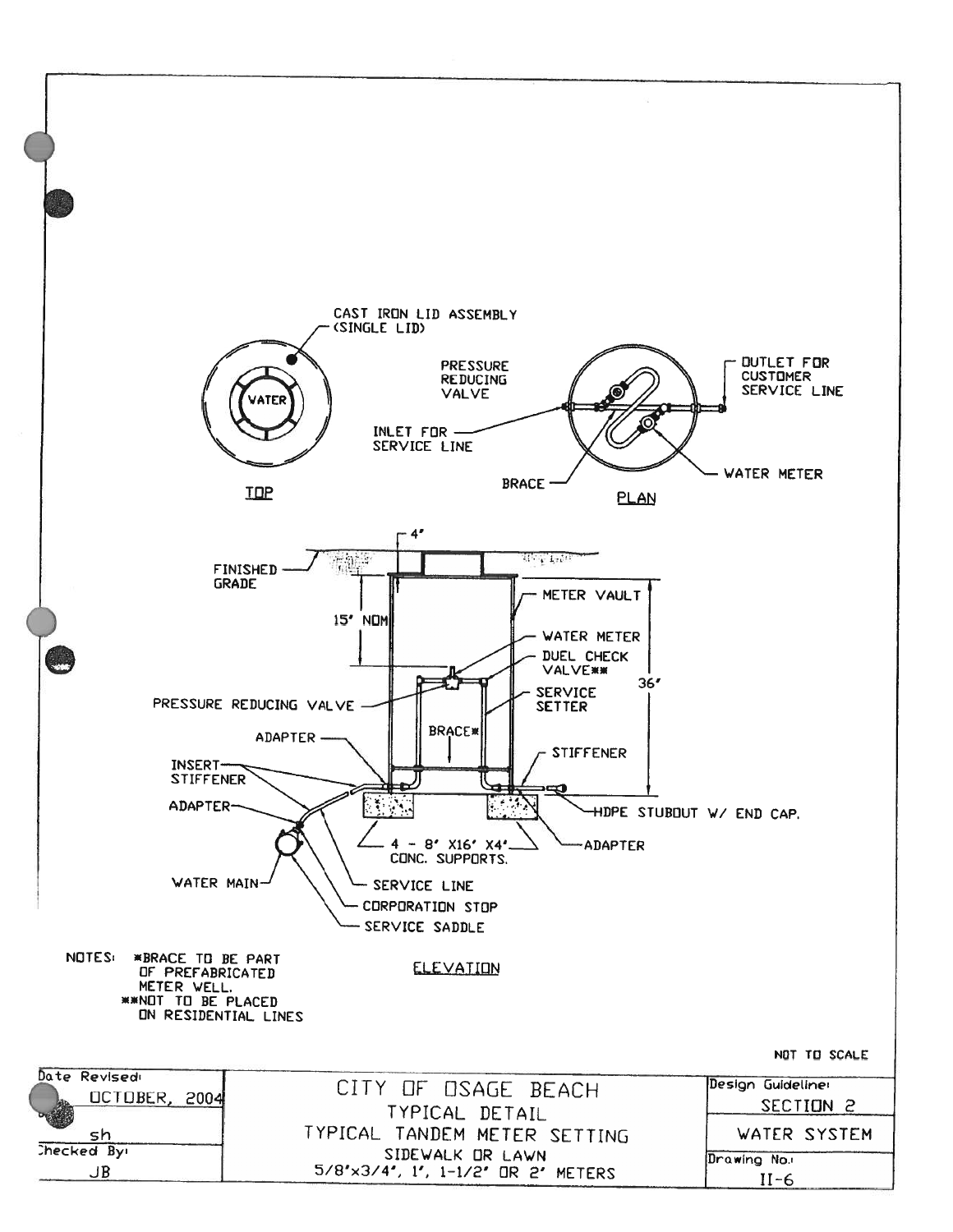![](_page_21_Figure_0.jpeg)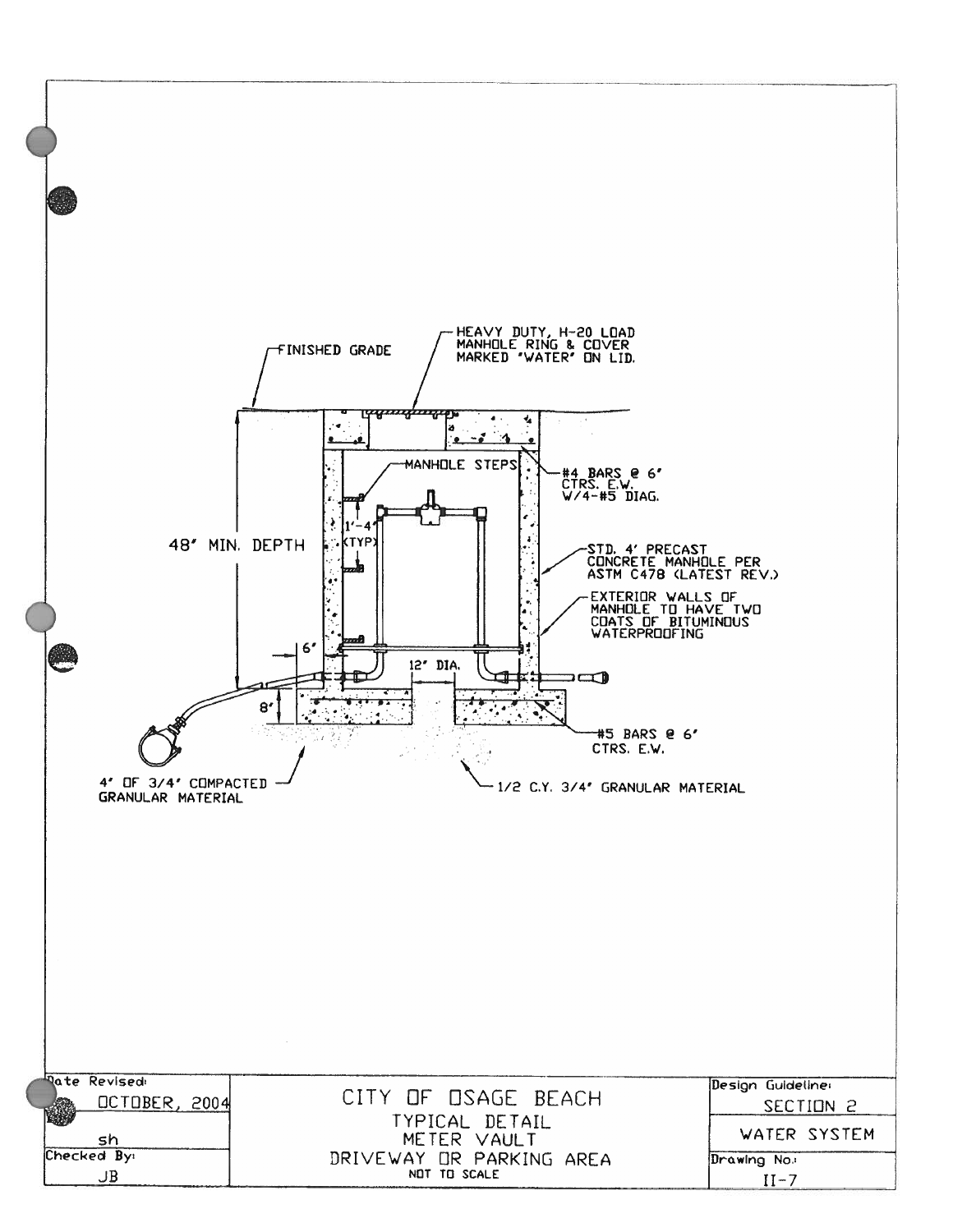![](_page_22_Figure_0.jpeg)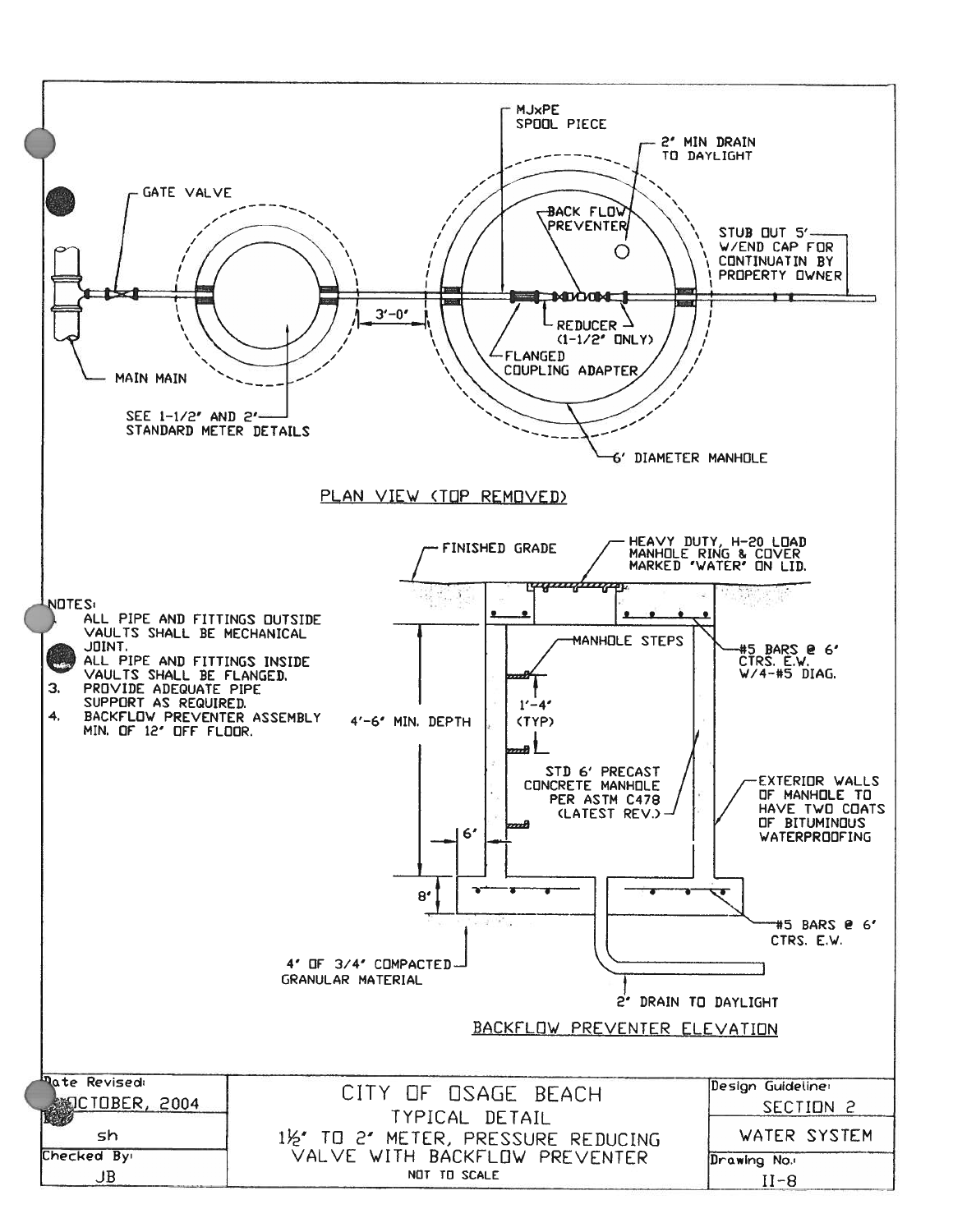![](_page_23_Figure_0.jpeg)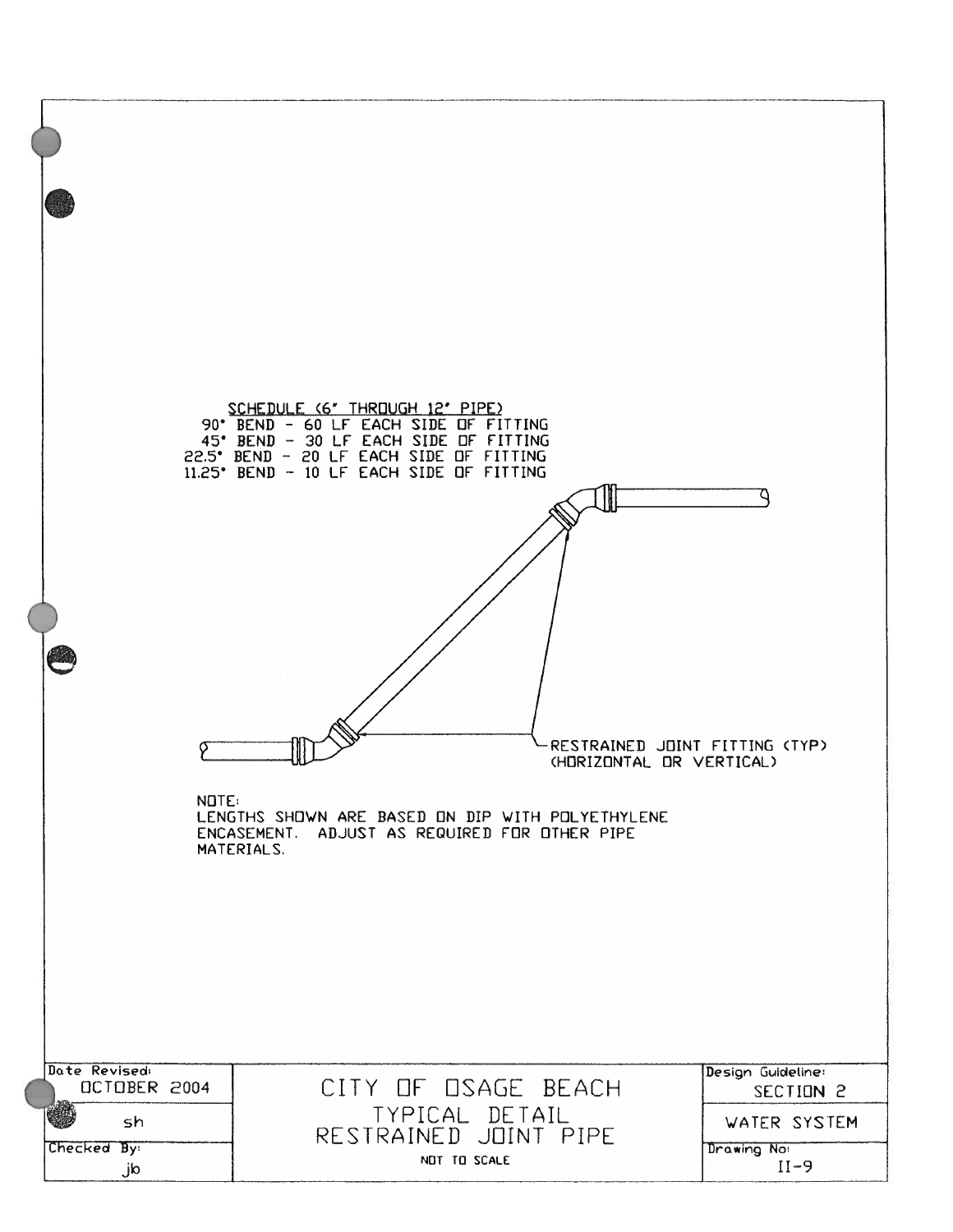![](_page_24_Figure_0.jpeg)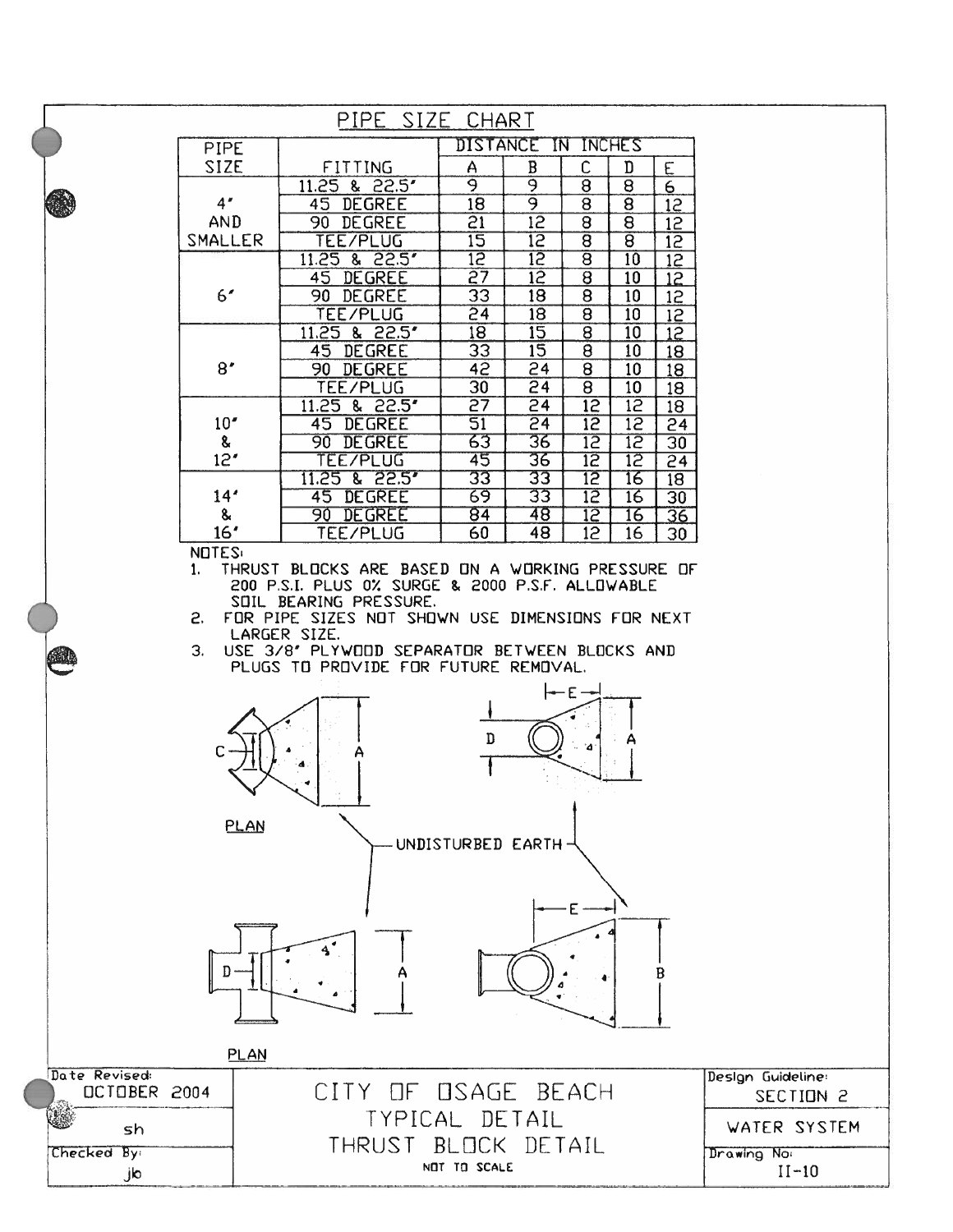![](_page_25_Figure_0.jpeg)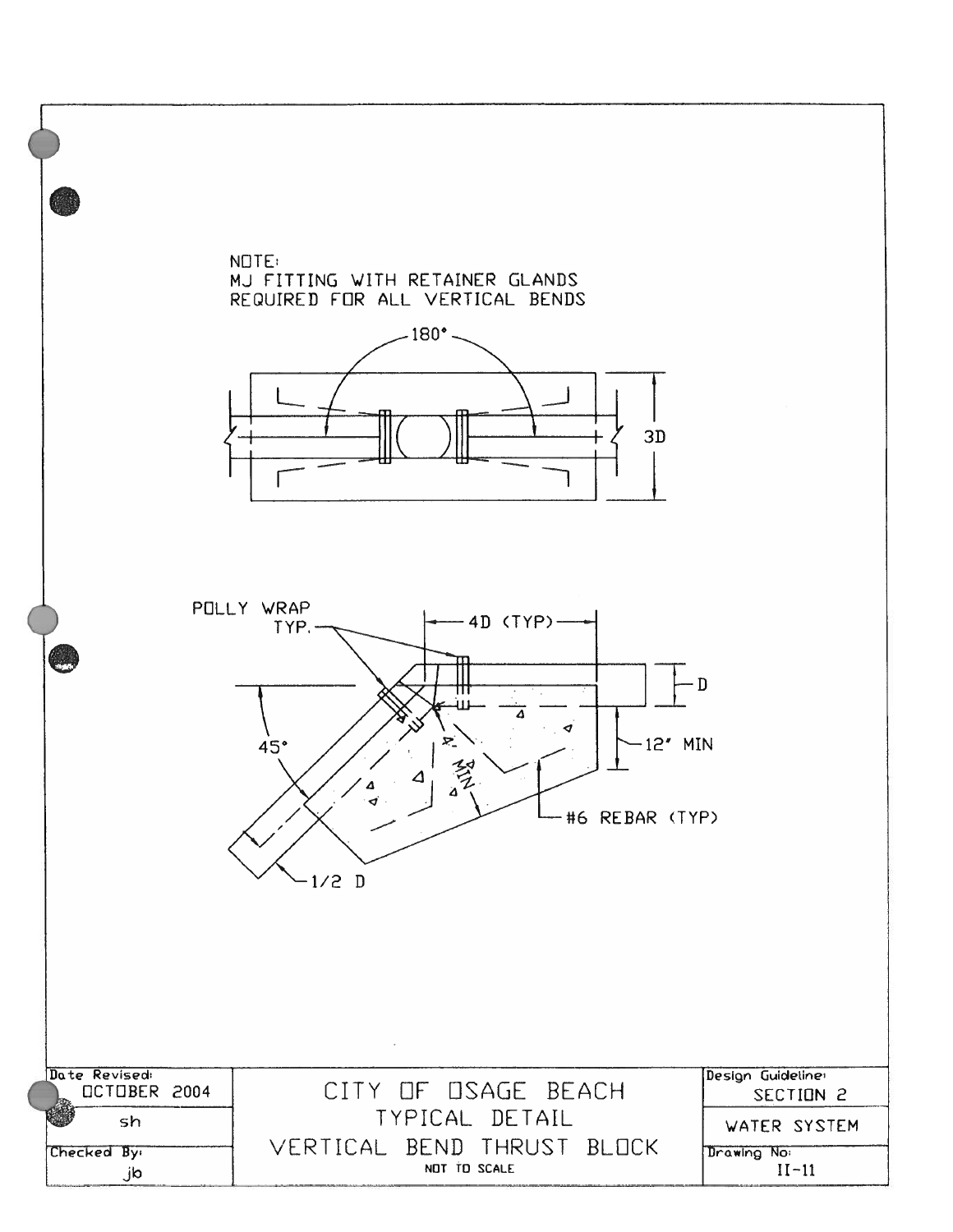![](_page_26_Figure_0.jpeg)